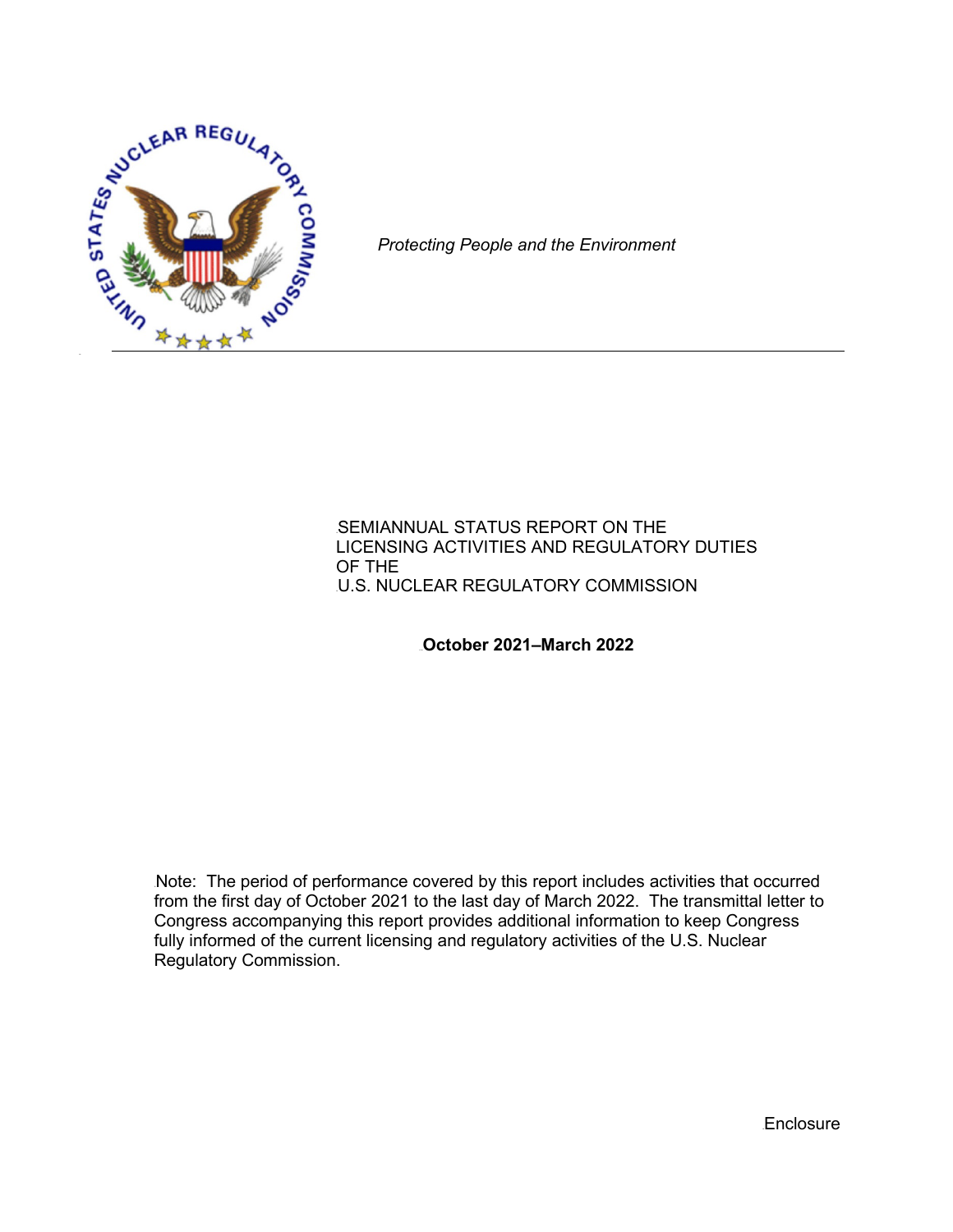## 124B**CONTENT S**

| Implementing Risk-Informed and Performance-Based Regulations1                |  |
|------------------------------------------------------------------------------|--|
| Status of Issues Tracked in the Reactor Generic Issues Program 3             |  |
|                                                                              |  |
|                                                                              |  |
|                                                                              |  |
| Security and Emergency Preparedness and Incident Response Activities 11      |  |
|                                                                              |  |
|                                                                              |  |
| Response to Lessons Learned from the Fukushima Dai-ichi Accident in Japan 21 |  |
|                                                                              |  |
|                                                                              |  |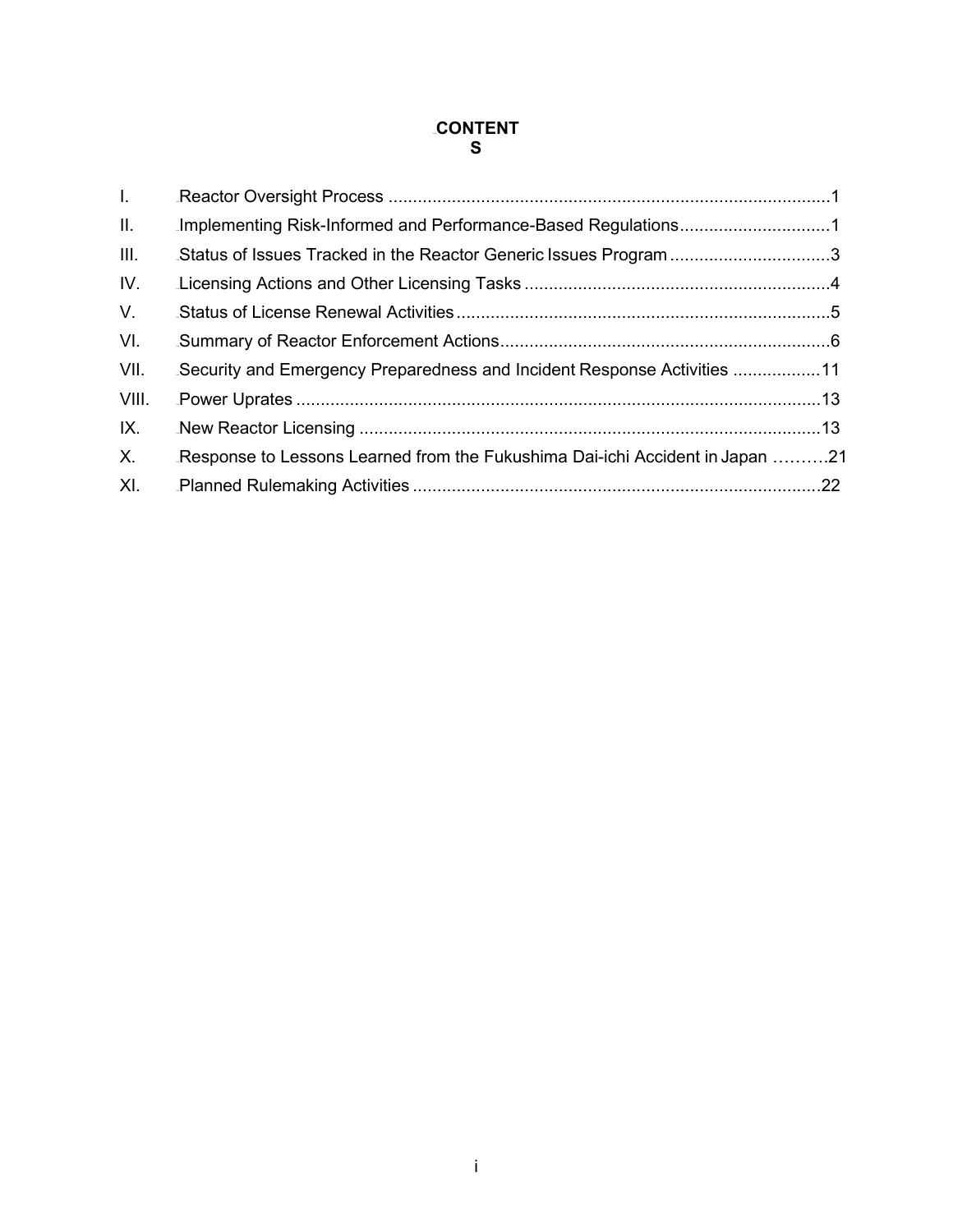## **I.** Reactor Oversight Process

The U.S. Nuclear Regulatory Commission (NRC) uses the Reactor Oversight Process (ROP) to assess the performance of operating power reactor licensees and to determine the most effective use of inspection resources. Using inputs from both agency self-assessments and independent evaluations, the NRC adjusts the ROP on an ongoing basis to enhance its effectiveness and efficiency. The NRC staff meets with interested stakeholders periodically to collect feedback on the effectiveness of the process and considers this feedback when making improvements to the ROP.

The agency's most recent performance assessments indicate that all operating power reactor plants continue to operate safely. The NRC staff conducts assessment reviews, communicates changes in licensee performance quarterly, and issues end-of-cycle assessment letters. The NRC issued annual assessment letters to licensees in March 2022. The NRC Web site reflects the latest power reactor plant performance assessments.

The NRC staff continues to implement the baseline inspection program and initial operator licensing examinations, while taking precautions recommended by the Centers for Disease Control and Prevention (CDC) to minimize exposure to COVID-19. The Office of Nuclear Reactor Regulation (NRR) issued guidance on implementation of inspection programs following re-entry from the public health emergency on November 2, 2021 (ADAMS Accession No. [ML21295A302\)](https://adamsxt.nrc.gov/idmws/ViewDocByAccession.asp?AccessionNumber=ML21295A302). The staff completed the baseline inspection program for Calendar Year (CY) 2021 and again has the goal of completing the nominal inspection sample sizes at all units for CY 2022.

The NRC staff conducted a Comprehensive Baseline Inspection Program Review as part of the annual ROP self-assessment process. The objective of the Comprehensive Baseline Inspection Program Review was to recommend revisions to the inspection program based on lessons learned from the COVID-19 pandemic. The review was completed in November 2021 and is documented in "Comprehensive Baseline Inspection Program Review – Calendar year 2021" (ADAMS Accession No. [ML21252A154\)](https://adamsxt.nrc.gov/idmws/ViewDocByAccession.asp?AccessionNumber=ML21252A154). The results of the review are being evaluated to identify whether there are any revisions to certain ROP inspection procedures.

The NRC began a follow-on review to the "Initial Report on Challenges, Lessons Learned and Best Practices from the 2020 COVID-19 Public Health Emergency – Focus on Regulatory Oversight of Operating Nuclear Reactors (ADAMS Accession No. [ML20308A389\)](https://adamsxt.nrc.gov/idmws/ViewDocByAccession.asp?AccessionNumber=ML20308A389). The initial report was internally focused and, although some recommended actions are still open, the agency recognized that, a follow-on review would be needed and should include outreach to licensees and other stakeholders. The follow-on review began in November 2021 with the issuance of the charter (ADAMS Accession No. [ML21322A259\)](https://adamsxt.nrc.gov/idmws/ViewDocByAccession.asp?AccessionNumber=ML21322A259) and is scheduled to be complete in August 2022. Also during this reporting period, the NRC issued the NRR operating reactor licensing COVID-19 coordination team initial lessons learned report (ADAMS Accession No. [ML21252A070\)](https://adamsxt.nrc.gov/navigator/AdamsXT/content/downloadContent.faces?objectStoreName=MainLibrary&vsId=%7b71FA64D9-C15C-C789-87F1-7BCAB3C00000%7d&ForceBrowserDownloadMgrPrompt=false). This report highlights actions that contributed to the effectiveness of program implementation and enhancements for future activities. The NRC will continue to adapt to the pandemic by modernizing processes and tools while engaging the industry to identify potential regulatory relief needs.

# **II.** 128**D** Implementing Risk-Informed and Performance-Based Regulations

8BIn 1995, the NRC issued the Probabilistic Risk Assessment (PRA) Policy Statement in the *Federal Register* (60 FR [42622\)](https://www.federalregister.gov/documents/1995/08/16/95-20237/use-of-probabilistic-risk-assessment-methods-in-nuclear-regulatory-activities-final-policy-statement), which formalized the Commission's commitment to risk-informed regulation through the expanded use of PRA. The use of PRA in regulatory decision-making and licensing activities for U.S. light-water reactors (LWRs) has increased in recent years, and licensees continue to adopt many risk-informed initiatives. PRAs provide licensees with risk insights that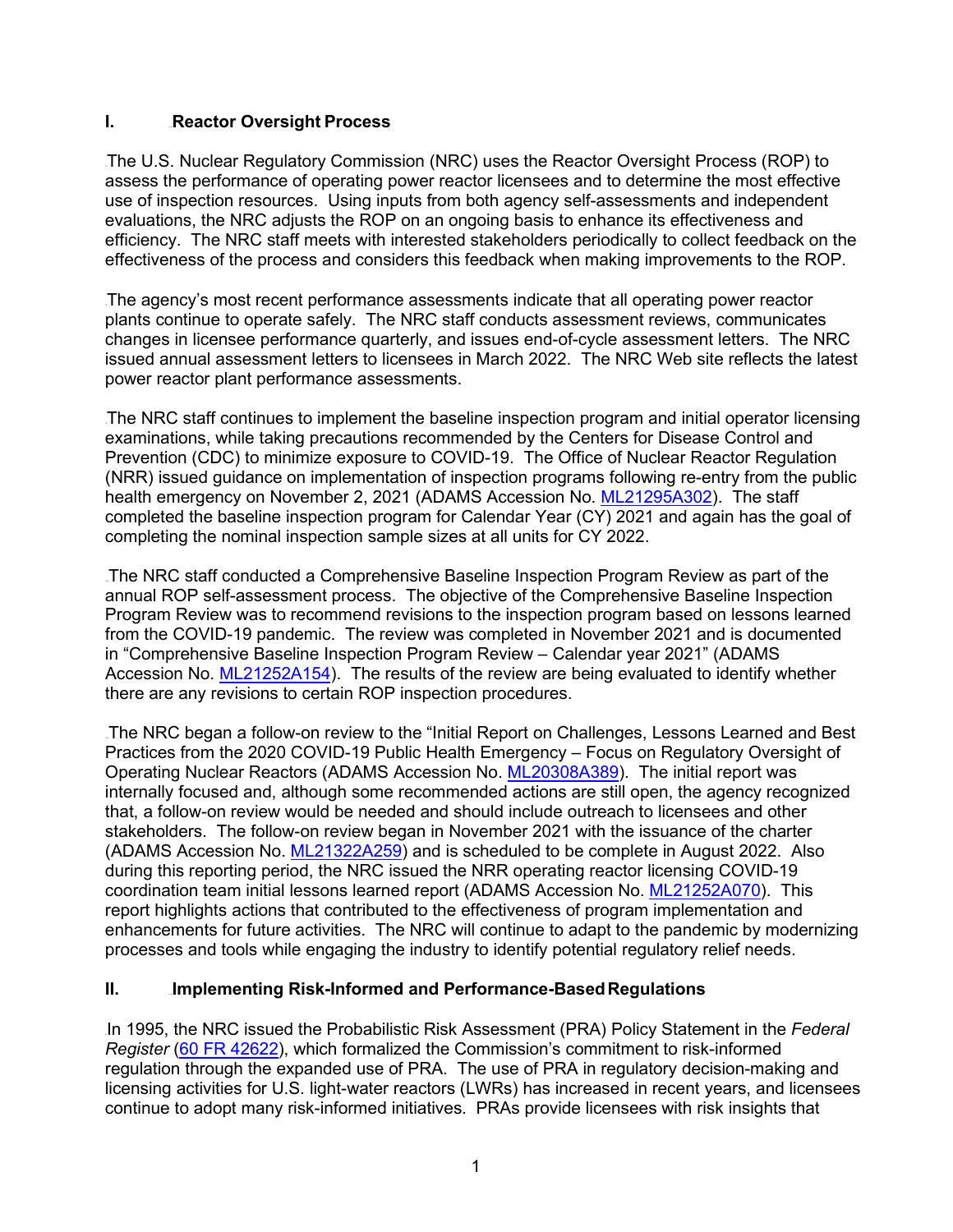allow increased flexibility in plant operations. They also enable both licensees and the NRC to better identify and focus on more safety-significant issues. The NRC staff continues to work with industry to support risk-informed and performance-based initiatives.

The industry has communicated plans to continue to submit applications for adoption of Title 10 of the *Code of Federal Regulations* (10 CFR) 50.69, "Risk-informed categorization and treatment of structures, systems and components for nuclear power reactors." This would allow licensees to establish a more risk-informed program for the treatment of structures, systems, and components (SSCs). In 2014, the NRC approved the pilot application of 10 CFR 50.69 for Vogtle Electric Generating Plant. Since completion of the pilot, the industry has submitted 32 applications to adopt 10 CFR 50.69. The NRC staff has approved 26 applications and is currently reviewing the remaining 6 applications. The NRC anticipates completing the review of the 6 remaining applications by the end of fiscal year (FY) 2022.

The industry also continues to communicate plans to submit applications to adopt the Risk-Informed Technical Specifications (RITS) Initiative 4b. This initiative allows licensees to temporarily extend certain technical specification completion times up to 30 days, based on plant configuration and a real-time risk calculation. This approach maintains and improves safety through the incorporation of risk assessment and management techniques into a plant's technical specifications, while reducing unnecessary regulatory burden. To date, the industry has submitted 27 applications to adopt RITS Initiative 4b. The NRC staff has approved 17 applications, is currently reviewing the remaining 10 applications, and anticipates receiving an additional 7 applications by the end of FY 2022.

Following the March 2011 accident at the Fukushima Dai-ichi nuclear power plant in Japan, the NRC issued orders (now codified in 10 CFR 50.155, "Mitigation of beyond-design-basis events") to require enhanced mitigation strategies for maintaining or restoring core cooling, containment, and spent fuel pool cooling capabilities in the event of a beyond-design-basis external event. While initially designed to address extreme external events, those strategies (referred to as FLEX) could be effective in mitigating other risks, such as those which could be experienced during complex refueling outage operations. The NRC staff continues to interact with industry on ways that FLEX could be used in such applications including on topics such as FLEX operating experience, the expanded use of FLEX to support plant operations, modeling FLEX in PRAs, and crediting of FLEX equipment in NRC licensing and oversight activities. The industry has indicated that it plans to incorporate lessons learned associated with the treatment of FLEX in licensing and oversight into appropriate guidance documents.

In June 2020, the NRC staff issued enhanced guidance associated with the use of risk insights in the review of licensing actions, "Integrated Risk-Informed Decision-Making for Licensing Reviews" (ADAMS Accession No. [ML19263A645\)](https://adamsxt.nrc.gov/navigator/AdamsXT/content/downloadContent.faces?objectStoreName=MainLibrary&vsId=%7b7842EF6C-90DB-CBC7-84C4-6D4E85A00000%7d&ForceBrowserDownloadMgrPrompt=false). The objective of the enhanced guidance is to more effectively support the NRC staff in considering risk insights in licensing reviews through the establishment of integrated review teams, where risk analysts work together with traditional deterministic reviewers to complete these technical evaluations. The enhanced guidance also provides Risk-Informed Decision-Making (RIDM) implementation guidance to technical reviewers as well as other resources to support these reviews. The staff has been promoting greater awareness and use of this guidance to educate the staff on applying the guidance to risk-inform safety evaluations of licensing actions. Improved tracking of the use of risk insights for license amendment reviews has been implemented within an existing agency-wide tool. These efforts are expected to result in greater consistency and transparency in the staff's use of risk insights as part of the basis for reaching regulatory decisions and making safety conclusions. A report summarizing NRC staff's efforts to increase the use of RIDM and provide recommendations for the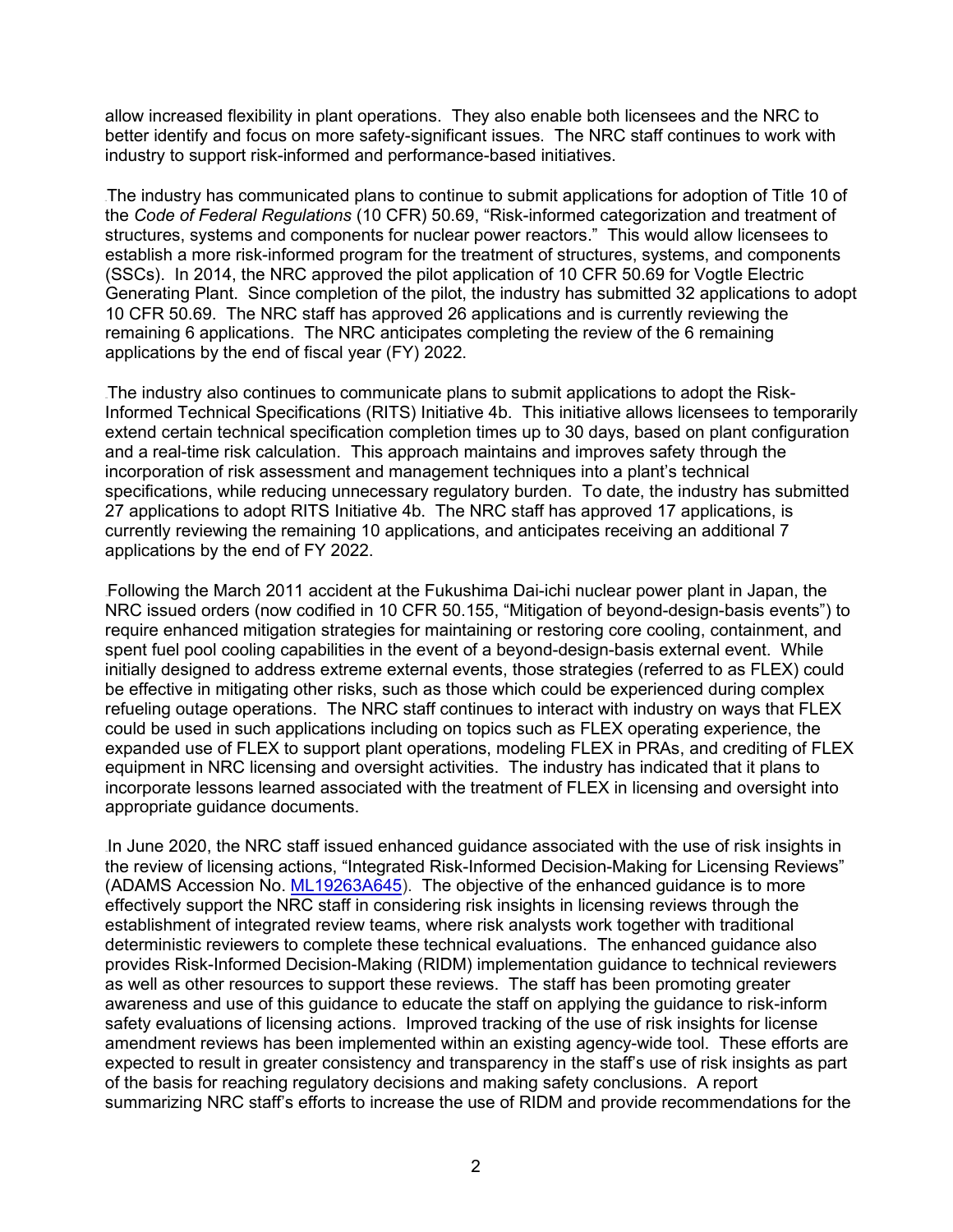next phase of implementation was issued on March 30, 2022 (ADAMS Accession No. [ML22090A108\)](https://adamsxt.nrc.gov/navigator/AdamsXT/content/downloadContent.faces?objectStoreName=MainLibrary&vsId=%7b18717D8A-0438-C6C5-8422-7FE0D4700000%7d&ForceBrowserDownloadMgrPrompt=false).

The Very Low Safety Significance Issue Resolution (VLSSIR) process, implemented in January 2020, is a framework to review, assess, and disposition issues of very low safety significance that are not clearly within a plant's licensing basis. This is discussed in "Results of a Calendar Year 2020 Reactor Oversight Process Self-Assessment Effectiveness Review of the Very Low Safety Significance Issue Resolution Process," dated March 2, 2021 (ADAMS Accession No. [ML21070A334\)](https://adamswebsearch2.nrc.gov/webSearch2/main.jsp?AccessionNumber=ML21070A334), which documented the results of the CY 2020 VLSSIR self-assessment effectiveness review. The process is used regularly and resulted in the closure of four issues in CY 2021.

As part of the VLSSIR initiative, the NRC also developed the Risk-Informed Process for Evaluations (RIPE) to resolve very low safety significance compliance issues commensurate with their risk significance using existing regulations under 10 CFR 50.12 or 10 CFR 50.90 and risk information. RIPE guidance was approved for use on January 7, 2021 (ADAMS Accession No. [ML21006A324\)](https://adamswebsearch2.nrc.gov/webSearch2/main.jsp?AccessionNumber=ML21006A324). If a licensee elects to use RIPE to resolve a non-compliance issue, it would characterize the risk associated with the proposed exemption or amendment and submit a request to the NRC for approval. If the conditions described in the RIPE guidance are met, then the NRC would apply a streamlined process to review the request. To utilize RIPE, a licensee must demonstrate that it has a robust process for assessing risk of the plant and evaluating the other key risk-informed decision-making principles of defense-in-depth and safety margins. Licensees can use RIPE to justify plant-specific licensing requests without being unduly burdensome. RIPE was expanded on June 30, 2021, to allow licensees with additional approved risk-informed initiatives to use the process (ADAMS Accession No. [ML21180A011\)](https://adamswebsearch2.nrc.gov/webSearch2/main.jsp?AccessionNumber=ML21180A011).

14BOn January 14, 2022, Arizona Public Service Company (APS) submitted a request for an exemption from 10 CFR 50.62(c)(1) to remove the Diverse Auxiliary Feedwater Actuation System from the Palo Verde licensing basis for all three units. This was the first application submitted by a licensee using the NRC's RIPE. The NRC issued an exemption to APS on March 23, 2022 (ADAMS Accession No. [ML22054A004\)](https://adamsxt.nrc.gov/navigator/AdamsXT/packagecontent/packageContent.faces?id=%7bA0CA5BB2-744B-C5DC-8592-7F2645B00000%7d&objectStoreName=MainLibrary&wId=1648214826334). Consistent with the RIPE streamlined review process, the staff successfully completed its review ahead of its timeliness goal of 13 weeks. The staff continues to evaluate other opportunities to use risk insights for very low safety significant issues, such as expanding the use of RIPE to include technical specification license amendment requests. The staff plans to issue updated guidance to reflect this expansion by June 2022.

# **III.** 125 Status of Issues Tracked in the Reactor Generic Issues Program

#### 179B*Emergency Diesel Generator Protective Trips Being Bypassed During LOOP Conditions*

180BOn February 7, 2022, an NRC staff member submitted a concern related to the bypass of mechanical and electrical protective trip functions during loss of offsite power (LOOP) conditions for emergency diesel generators at nuclear power plants. In accordance with the GI Program, the staff completed an evaluation and determined that there is no immediate safety concern. The staff will now apply the criteria of the GI program to assess the suitability of it to address the concern. These determinations are expected to be completed by May 2022. Should the issue exit the GI Program, the possible outcomes include: no action, further research, transfer to appropriate regulatory programs, or possible industry initiative.

The NRC provides information on the status of open GIs at [https://www.nrc.gov/about](https://www.nrc.gov/about-nrc/regulatory/gen-issues/dashboard.html)[nrc/regulatory/gen-issues/dashboard.html.](https://www.nrc.gov/about-nrc/regulatory/gen-issues/dashboard.html)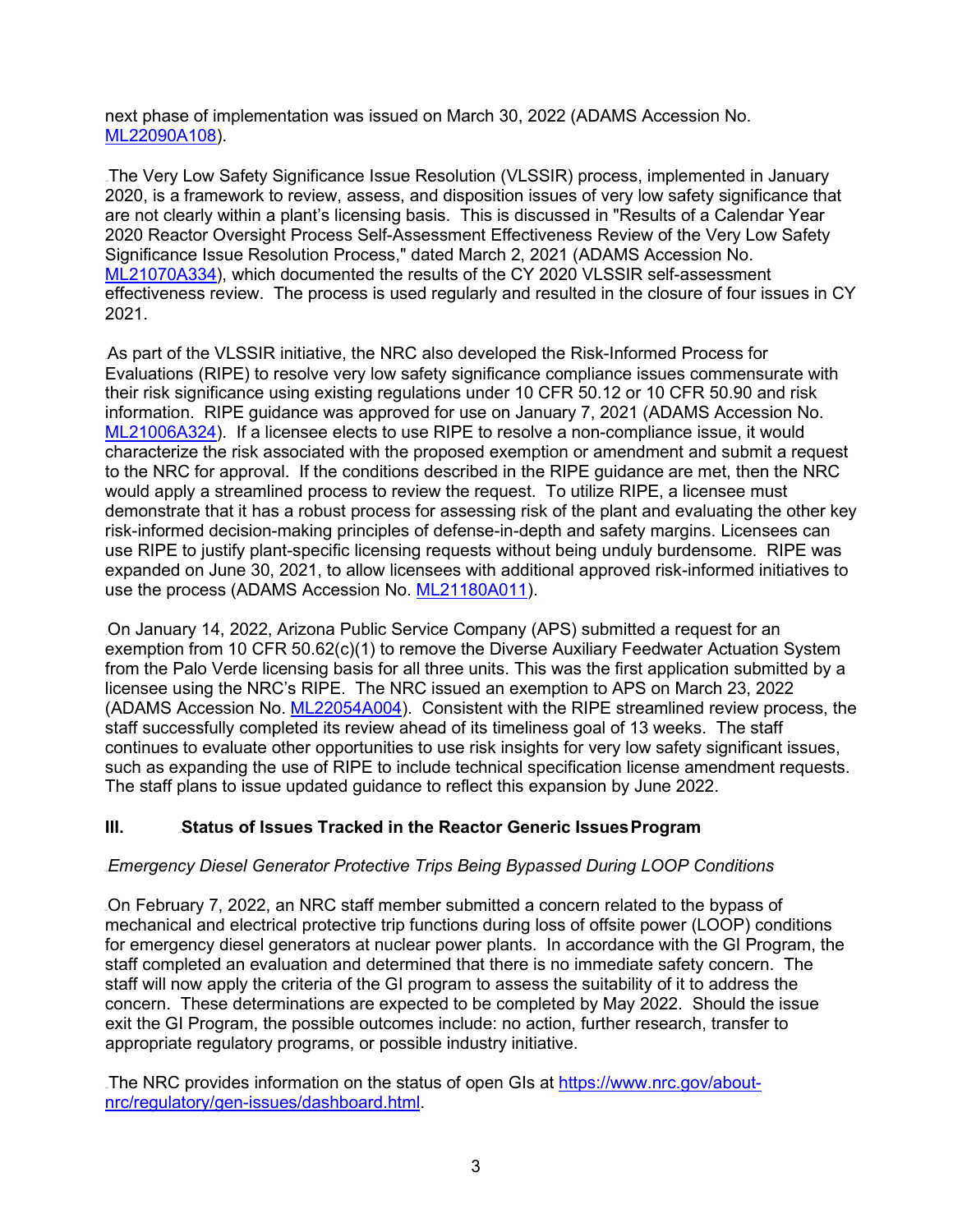# **IV.** Licensing Actions and Other Licensing Tasks

Licensing actions related to operating power reactors include orders, license amendments, exemptions from regulations, relief from inspection or component testing, topical reports submitted on a plant-specific basis, or other actions requiring NRC review and approval before licensees can carry out certain activities. Other licensing tasks for operating power reactors include licensees' responses to NRC requests for information through generic letters or bulletins, NRC review of generic topical reports, and other licensee actions or reports that do not require NRC review and approval before licensees can carry them out.

For FY 2022, the indicators related to the age of the inventory of licensing actions and the age of the inventory of other licensing tasks were discontinued, but the indicator for timely completion of final safety evaluations by the generic milestone date introduced in FY 2021 was retained. In FY 2022, two new performance indicators were also added, specifically the percentage of reviews completed within resource estimates and the average percentage of time allotted used in the established schedule. These performance indicators are applicable to all "requested activities of the Commission," as defined by the Nuclear Energy Innovation and Modernization Act (NEIMA) in the Operating Reactor Business Line that involve a final safety evaluation.

Table 1 shows the actual FY 2019 through FY 2022 results to date and the FY 2022 goal for NRC performance indicators for operating power reactor licensing actions and other licensing tasks.

The agency continues to communicate with licensees about planned licensing submittals. The NRC's senior management remains fully engaged in monitoring the licensing action workload to maintain both the staff's safety focus and target performance goals.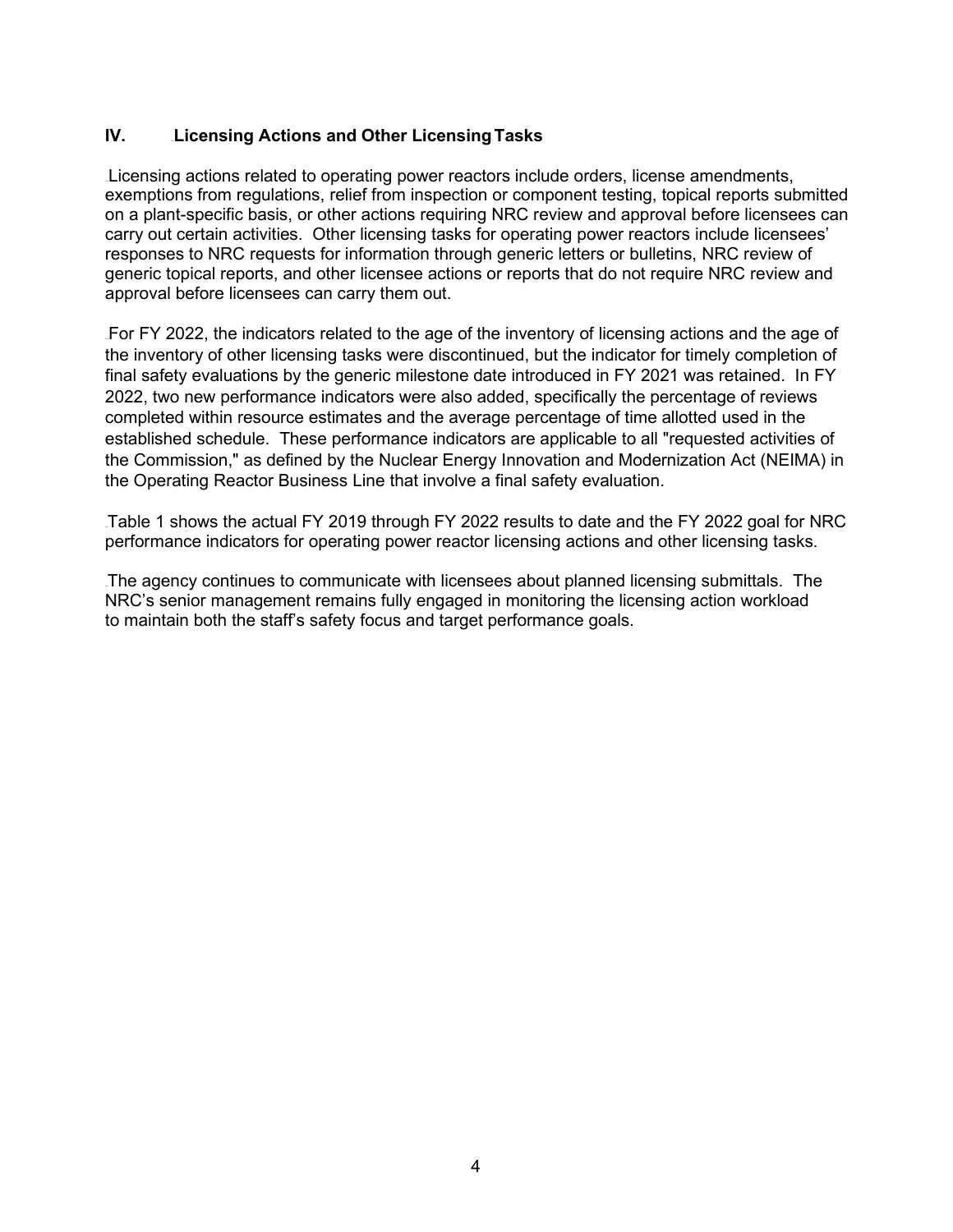| <b>Output Measure</b>                                                                                 | FY 2019<br><b>Actual</b>              | <b>FY 2020</b><br><b>Actual</b>          | <b>FY 2021</b><br><b>Actual</b> | <b>FY 2022</b><br><b>Current</b> | <b>FY 2022</b><br>Goal   |
|-------------------------------------------------------------------------------------------------------|---------------------------------------|------------------------------------------|---------------------------------|----------------------------------|--------------------------|
| Licensing<br><b>Actions</b>                                                                           | .847                                  | Discontinu<br>ed                         | <b>Not</b><br>Applicable        | Not Applicable                   | Not.<br>Applicable       |
| Age of inventory<br>of licensing<br>actions                                                           | .95%<br>.≤1 year<br>.100%<br>.≤2 year | .99%<br>.≤1 year<br>.100%<br>.≤2 year    | $.100\%$<br>.≤2 year            | <b>Discontinued</b>              | Discontinue<br>d         |
| <b>Other licensing</b><br>tasks completed<br>per year                                                 | .337                                  | <b>Discontinu</b><br>ed                  | <b>Not</b><br>Applicable        | Not Applicable                   | <b>Not</b><br>Applicable |
| Age of inventory<br>of other licensing<br>tasks                                                       | .98%<br>.≤1 year<br>.100%<br>.≤2 year | .96%<br>.≤1 year<br>$.100\%$<br>.≤2 year | .97%<br>.≤2 year                | <b>Discontinued</b>              | Discontinue              |
| Timely<br>completion of<br>final safety<br>evaluations                                                | <b>Not</b><br>Applicable              | <b>Not</b><br>Applicable                 | .100%<br>$≤24$ months           | .99%<br>≤24 months <sup>1</sup>  | $.100\%$<br>≤24 months   |
| Average<br><b>Percentage of Time</b><br><b>Allotted Used in</b><br>the Established<br><b>Schedule</b> | <b>Not</b><br>Applicable              | .Not<br>Applicable                       | <b>Not</b><br>Applicable        | 83.75%                           | ≤115 or<br>.≥75          |
| Percentage of<br><b>Reviews</b><br><b>Completed within</b><br><b>Resource</b><br><b>Estimates</b>     | <b>Not</b><br>Applicable              | <b>Not</b><br>Applicable                 | <b>Not</b><br>Applicable        | .96.8%                           | .80%                     |

# Table 1 Results and FY 2022 Goals for the NRC's Congressional Budget 130B**Justification Performance Indicators**

During this reporting period, the NRC staff completed 18 licensing actions for both power and non-power reactors related to the COVID-19 pandemic, with an average completion time of 5 days. As the pandemic progresses, and new and continuing challenges to NRC-licensed activities emerge, the NRC will continue to closely monitor the nuclear power industry to provide reasonable assurance of adequate protection of public health and safety. The NRC continues to evaluate and document lessons learned to identify long-term improvements to oversight and licensing programs.

# **V.** 131B**Status of License Renewal Activities**

The staff did not complete its review of any initial license renewal applications during this reporting period.

83BOn February 22, 2022, the Commission issued orders CLI-22-02, CLI-22-03, and CLI-22-04 (ADAMS Accession Nos. [ML22055A496,](https://adamswebsearch2.nrc.gov/webSearch2/main.jsp?AccessionNumber=ML22055A496) [ML22055A533,](https://adamswebsearch2.nrc.gov/webSearch2/main.jsp?AccessionNumber=ML22055A533) [ML22055A557,](https://adamswebsearch2.nrc.gov/webSearch2/main.jsp?AccessionNumber=ML22055A557) respectively) regarding the agency's National Environmental Policy Act review of subsequent license renewal (SLR)

<sup>1</sup> To date in FY 2022, one final safety evaluation was not issued within the NRC's established generic milestone schedule due to a delay in the applicant's response to NRC's request for additional information.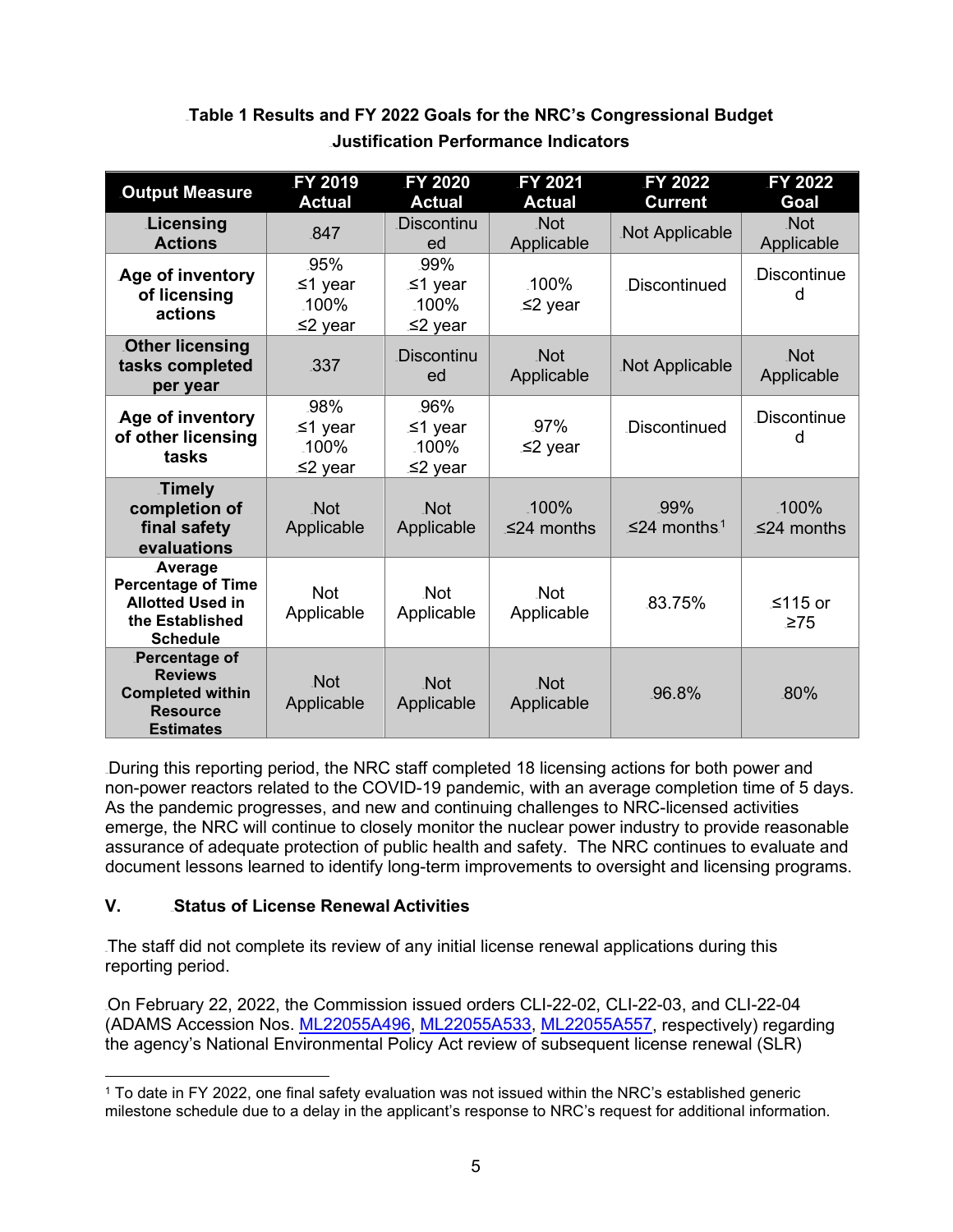applications. Also on February 22, 2022, the Commission issued SRM-SECY-21-0066 "Rulemaking Plan for Renewing Nuclear Power Plant Operating Licenses – Environmental Review" (ADAMS Accession No. [ML22053A308\)](https://adamswebsearch2.nrc.gov/webSearch2/main.jsp?AccessionNumber=ML22053A308), directing the staff to develop a rulemaking plan that aligns with the Commission orders. In the SRM, the Commission directed the staff to develop two new rulemaking plans (1) to fully evaluate the environmental impacts of reactor SLR in NUREG-1437 (License Renewal Generic Environmental Impact Statement (GEIS)) within 30 days; and (2) address the 10-year License Renewal GEIS review cycle within 60 days, respectively.

On March 25, 2022, the staff provided to the Commission for its consideration SECY-22-0024, "Rulemaking Plan for Renewing Nuclear Power Plant Operating Licenses – Environmental Review" (ADAMS Accession No. [ML22062B592\)](https://adamswebsearch2.nrc.gov/webSearch2/main.jsp?AccessionNumber=ML22062B592), which recommended that a dedicated team of staff complete the rulemaking within two years. This proposed rule would remove the word "initial" from 10 CFR 51.53(c)(3) and revise the License Renewal GEIS, Table B–1, and associated guidance to apply to one 20-year term of SLR. Just after the end of the reporting period, the Commission issued a Staff Requirements Memorandum to the NRC staff on April 5, 2022 (ADAMS Accession No. [ML22096A035\)](https://adamsxt.nrc.gov/navigator/AdamsXT/content/downloadContent.faces?objectStoreName=MainLibrary&vsId=%7b2ED9D19F-823C-CA25-8529-7FFECFF00000%7d&ForceBrowserDownloadMgrPrompt=false) approving the staff's recommendations, and directing the staff to continue to seek opportunities to accelerate the schedule, working as efficiently as possible while still maintaining the integrity of the review.

## **VI.** Summary of Reactor Enforcement Actions

The reactor enforcement statistics in the tables below are arranged by region, half FY, FY, and two previous FYs for comparison purposes. These tables provide the non-escalated and escalated reactor enforcement data, as well as the escalated enforcement data associated with traditional enforcement and the ROP. The severity level assigned to a violation (i.e., traditional enforcement) generally reflects the significance of a violation. However, for most violations, the significance is assessed using the significance determination process under the ROP, which uses risk insights, as appropriate, to assist the NRC in determining the safety or security significance of inspection findings identified within the ROP.

Brief descriptions of the escalated reactor enforcement actions associated with traditional enforcement and the ROP (as well as any other significant actions) taken during the applicable fiscal half-year follow the tables.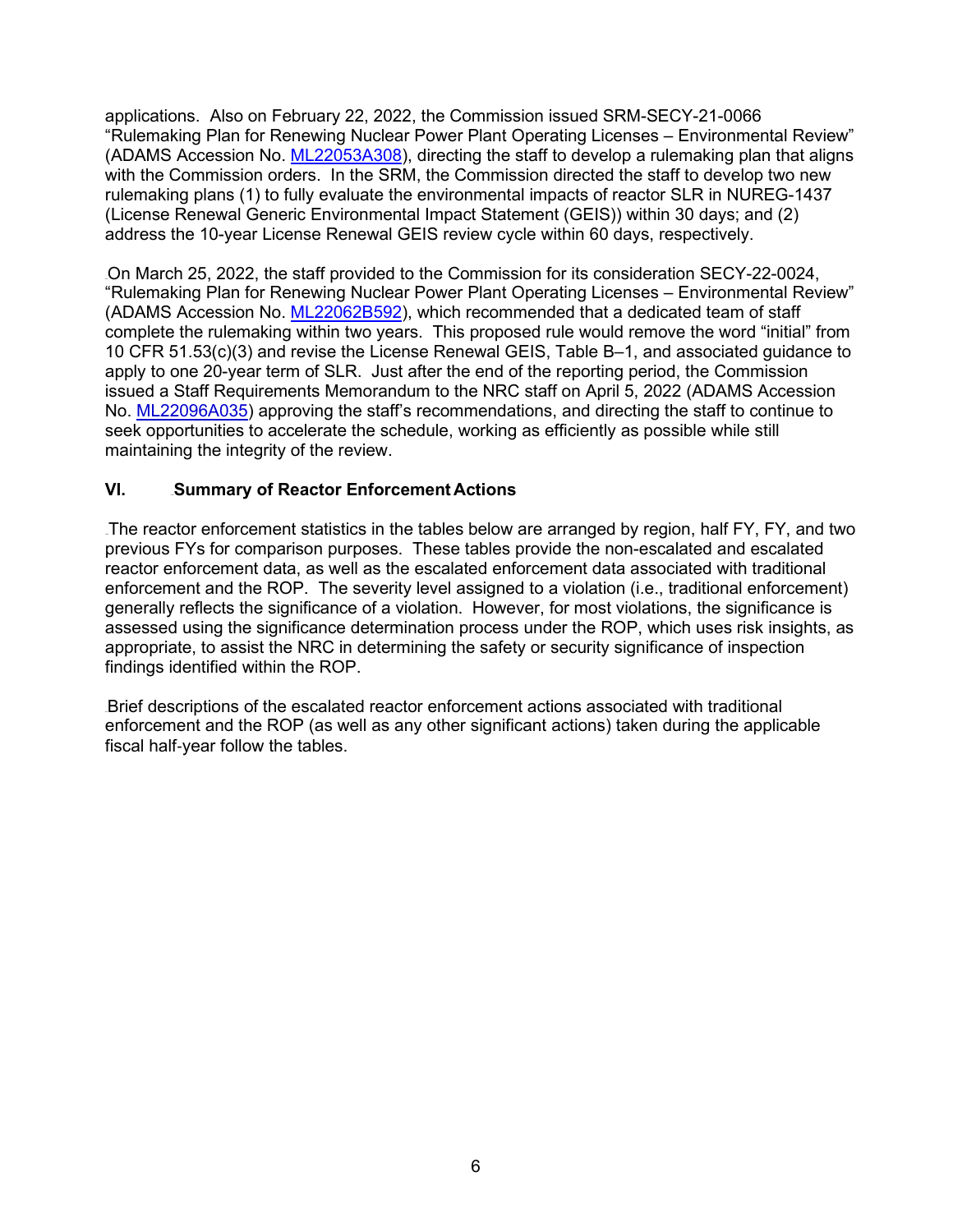| <b>NON-ESCALATED REACTOR ENFORCEMENT ACTIONS</b>                                                              |                            |                         |                |                         |                |                |
|---------------------------------------------------------------------------------------------------------------|----------------------------|-------------------------|----------------|-------------------------|----------------|----------------|
|                                                                                                               |                            | Region I                | Region II      | Region III              | Region IV      | <b>TOTAL</b>   |
|                                                                                                               | 1 <sup>st</sup> Half FY 22 | $\Omega$                | $\mathbf{3}$   | $\Omega$ .              | 2              | .5             |
| <b>Cited</b>                                                                                                  | 2 <sup>nd</sup> Half FY 22 | $\Omega$                | $\Omega$       | $\Omega$                | .0             | $\Omega$       |
| Severity<br>Level IV or<br>Green                                                                              | FY 22 YTD Total            | $\overline{\mathbf{0}}$ | $\mathbf{3}$   | $\overline{\mathbf{0}}$ | $\overline{2}$ | $-5$           |
|                                                                                                               | FY 21 Total                | $\Omega$                | 6              | $\overline{0}$          | $\overline{A}$ | .10            |
|                                                                                                               | FY 20 Total                | $\overline{2}$          | $\overline{A}$ | $\Omega$                | $\cdot$ 1      | $\overline{7}$ |
|                                                                                                               | 1 <sup>st</sup> Half FY 22 | .46                     | 24             | .34                     | .36            | $-140$         |
| Non-cited                                                                                                     | 2 <sup>nd</sup> Half FY 22 | $\overline{\mathbf{0}}$ | $\Omega$       | $\Omega$                | $\Omega$       | $\Omega$       |
| Severity                                                                                                      | FY 22 YTD Total            | .46                     | 24             | .34                     | .36            | $-140$         |
| Level IV or<br>Green                                                                                          | FY 21 Total                | .48                     | .53            | .39                     | .78            | .218           |
|                                                                                                               | FY 20 Total                | $-52$                   | .46            | 62                      | $-108$         | .268           |
| <b>TOTAL</b><br><b>Cited and</b><br><b>Non-cited</b><br><b>Severity</b><br><b>Level IV or</b><br><b>Green</b> | 1 <sup>st</sup> Half FY 22 | .46                     | 27             | .34                     | 38             | $-145$         |
|                                                                                                               | 2 <sup>nd</sup> Half FY 22 | $\Omega$                | $\Omega$       | $\overline{0}$          | $\Omega$       | $\overline{0}$ |
|                                                                                                               | FY 22 YTD Total            | .46                     | 27             | .34                     | .38            | $-145$         |
|                                                                                                               | FY 21 Total                | .48                     | .59            | .39                     | .82            | .228           |
|                                                                                                               | FY 20 Total                | .54                     | .50            | 62                      | $-109$         | .275           |

## 133B**Table 2 Non-escalated Reactor Enforcement Actions\***

∗ 159BThe non-escalated enforcement data reflect the cited and non-cited violations either categorized at Severity Level IV (the lowest level) or associated with Green findings during the indicated time periods. The numbers of cited violations are based on Enforcement Action Tracking System data that may be subject to minor changes following verification. These data do not include Green findings that do not have associated violations.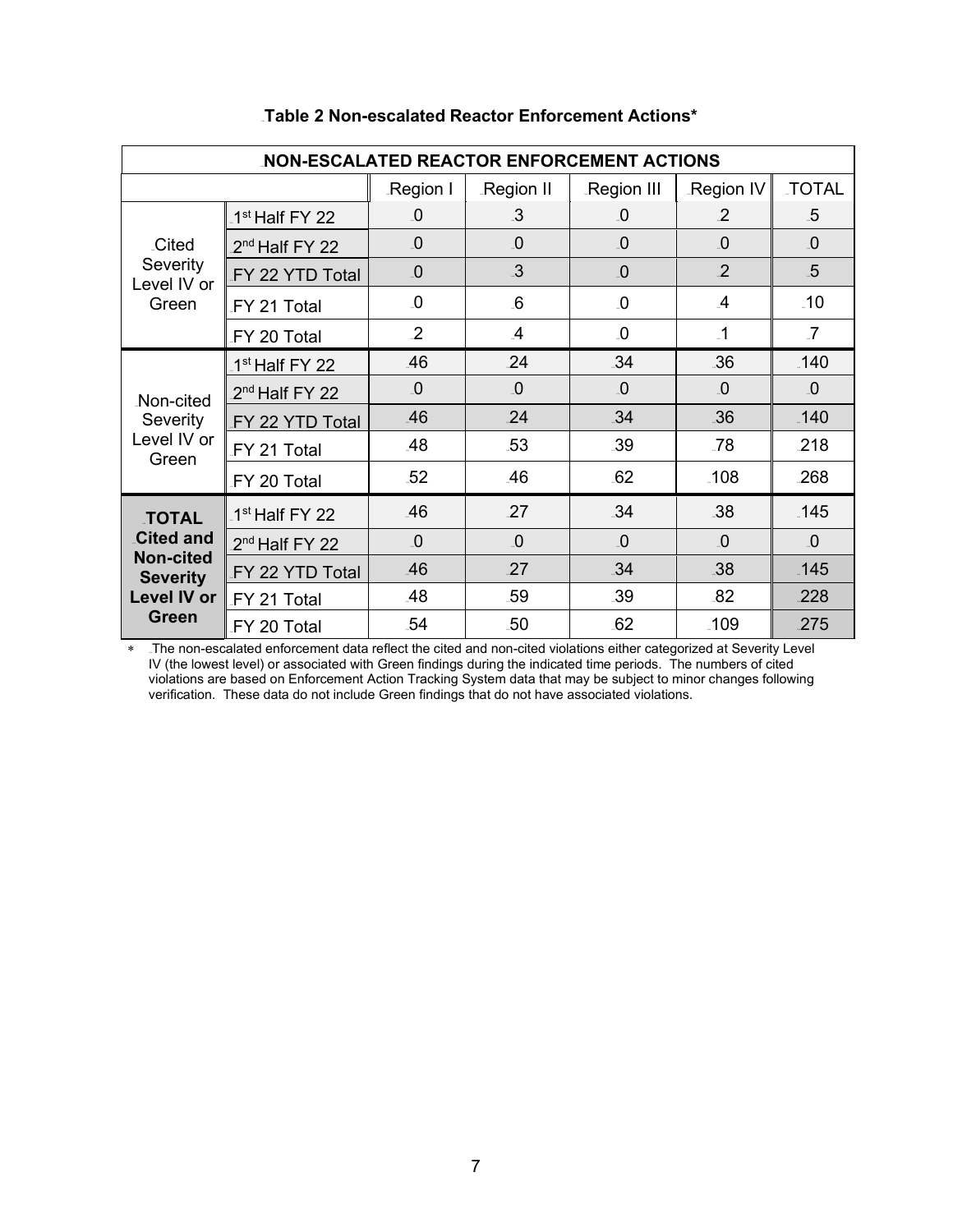| <b>ESCALATED REACTOR ENFORCEMENT ACTIONS ASSOCIATED WITH</b><br><b>TRADITIONAL ENFORCEMENT</b> |                            |                         |                         |                         |                         |                         |
|------------------------------------------------------------------------------------------------|----------------------------|-------------------------|-------------------------|-------------------------|-------------------------|-------------------------|
|                                                                                                |                            | <b>Region</b>           | .Region                 | Region                  | .Region                 | <b>TOTAL</b>            |
| Severit<br>y Level                                                                             | 1 <sup>st</sup> Half FY 22 | $\overline{\mathbf{0}}$ | 0                       | $\Omega$                | $\Omega$                | $\overline{\mathbf{0}}$ |
|                                                                                                | 2 <sup>nd</sup> Half FY 22 | 0                       | 0                       | $\Omega$                | $\overline{\mathbf{0}}$ | $\overline{\mathbf{0}}$ |
|                                                                                                | FY 22 YTD Total            | $\Omega$                | .0                      | $\overline{0}$          | $\Omega$                | $\Omega$                |
|                                                                                                | FY 21 Total                | $\overline{\mathbf{0}}$ | $\overline{\mathbf{0}}$ | $\overline{\mathbf{0}}$ | $\overline{\mathbf{0}}$ | $\overline{\mathbf{0}}$ |
|                                                                                                | FY 20 Total                | $\overline{\mathbf{0}}$ | $\overline{2}$          | $\overline{\mathbf{0}}$ | $\overline{\mathbf{0}}$ | $\overline{2}$          |
|                                                                                                | 1 <sup>st</sup> Half FY 22 | $\overline{\mathbf{0}}$ | $\Omega$                | $\Omega_{-}$            | $\overline{\mathbf{0}}$ | $\Omega_{-}$            |
| Severit                                                                                        | 2 <sup>nd</sup> Half FY 22 | $\overline{\mathbf{0}}$ | .0                      | $\overline{\mathbf{0}}$ | $\overline{0}$          | $\overline{\mathbf{0}}$ |
| y Level                                                                                        | FY 22 YTD Total            | $\overline{\mathbf{0}}$ | $\overline{\mathbf{0}}$ | $\overline{\mathbf{0}}$ | $\overline{\mathbf{0}}$ | $\Omega$                |
| Ш                                                                                              | FY 21 Total                | $\overline{0}$          | $\cdot$ 1               | $\overline{0}$          | $\overline{\mathbf{0}}$ | $\cdot$ 1               |
|                                                                                                | FY 20 Total                | $\overline{\mathbf{0}}$ | $\overline{2}$          | $\overline{0}$          | $\overline{0}$          | $\overline{2}$          |
|                                                                                                | 1 <sup>st</sup> Half FY 22 | $\overline{\mathbf{0}}$ | $\overline{.1}$         | $\Omega$                | $\overline{.}1$         | $\overline{2}$          |
| Severit                                                                                        | 2 <sup>nd</sup> Half FY 22 | $\overline{\mathbf{0}}$ | $\overline{\mathbf{0}}$ | $\overline{\mathbf{0}}$ | $\overline{\mathbf{0}}$ | $\overline{\mathbf{0}}$ |
| y Level                                                                                        | FY 22 YTD Total            | $\overline{\mathbf{0}}$ | $\cdot$ 1               | $\overline{\mathbf{0}}$ | $\overline{1}$          | $\overline{2}$          |
| III                                                                                            | FY 21 Total                | $\overline{\mathbf{0}}$ | $\overline{A}$          | $\overline{\mathbf{0}}$ | $\overline{A}$          | $\overline{8}$          |
|                                                                                                | FY 20 Total                | $\overline{\mathbf{0}}$ | $\cdot$ 1               | $\Omega$                | $\cdot$ 1               | $\overline{2}$          |
| <b>TOTAL</b><br><b>Violation</b><br>s Cited at<br><b>Severity</b><br>Level I, II,<br>or III    | 1 <sup>st</sup> Half FY 22 | $\overline{0}$          | $\cdot$ 1               | $\overline{0}$          | $\overline{1}$          | $\overline{2}$          |
|                                                                                                | 2 <sup>nd</sup> Half FY 22 | $\overline{\mathbf{0}}$ | $\overline{\mathbf{0}}$ | $\overline{\mathbf{0}}$ | $\overline{\mathbf{0}}$ | $\overline{\mathbf{0}}$ |
|                                                                                                | FY 22 YTD Total            | $\overline{\mathbf{0}}$ | $\overline{.1}$         | $\overline{\mathbf{0}}$ | $\overline{1}$          | $\overline{2}$          |
|                                                                                                | FY 21 Total                | $\Omega$                | $.5\,$                  | $\overline{0}$          | $\mathcal{A}$           | 9                       |
|                                                                                                | FY 20 Total                | $\overline{\mathbf{0}}$ | $5\overline{5}$         | $\mathbf{0}$            | $\overline{.1}$         | 6                       |

# 134B**Table 3 Escalated Reactor Enforcement Actions Associated with Traditional Enforcement\***

∗ 160BThe escalated enforcement data reflect the Severity Level I, II, or III violations or problems cited during the indicated time periods.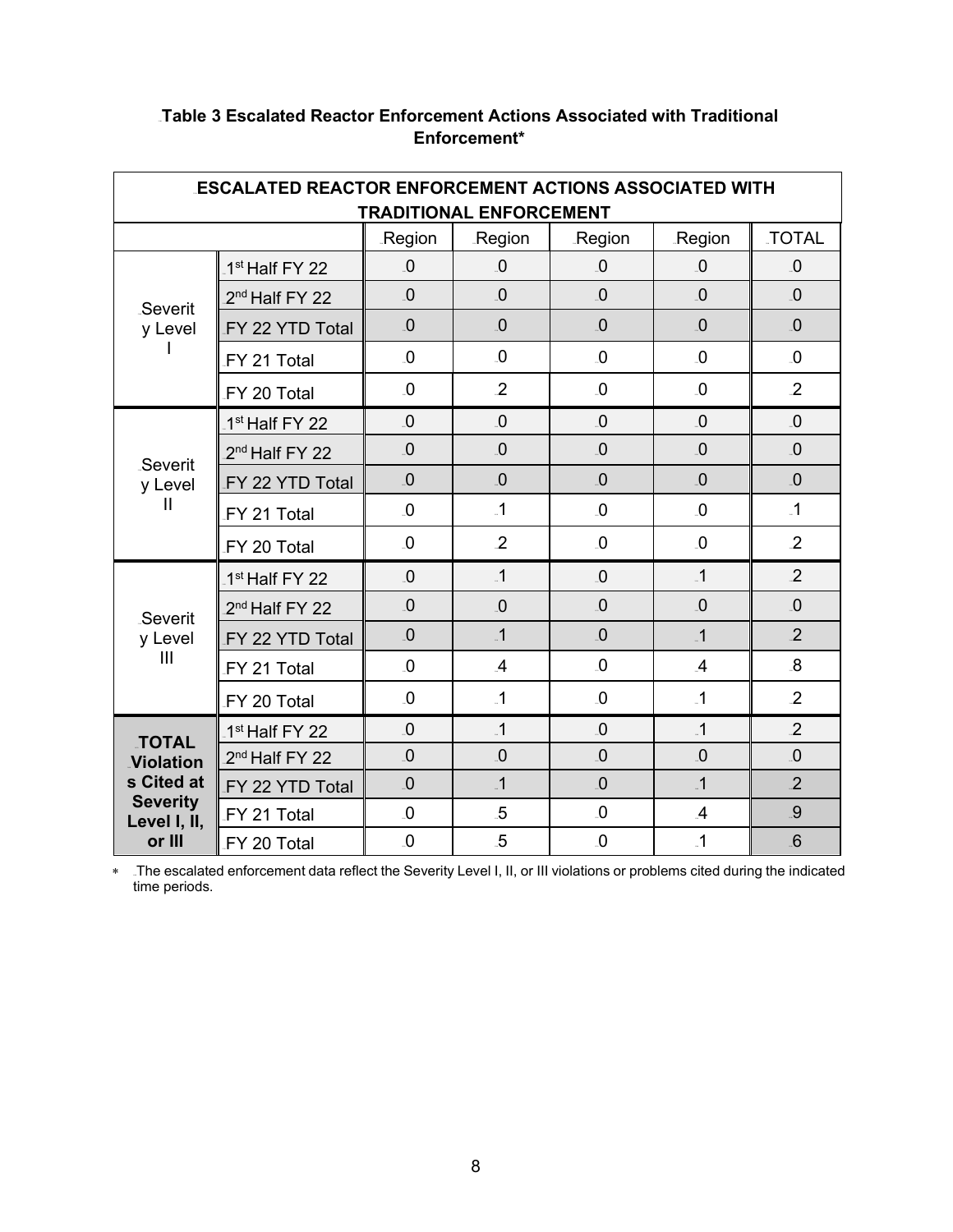| <b>ESCALATED REACTOR ENFORCEMENT ACTIONS ASSOCIATED WITH THE</b><br><b>REACTOR OVERSIGHT PROCESS</b> |                            |                         |                         |                         |                         |                         |
|------------------------------------------------------------------------------------------------------|----------------------------|-------------------------|-------------------------|-------------------------|-------------------------|-------------------------|
|                                                                                                      |                            | Region I                | <b>Region</b>           | Region<br>Ш             | Region IV               | <b>TOTAL</b>            |
| <b>Violation</b>                                                                                     | 1 <sup>st</sup> Half FY 22 | $\Omega$                | 0                       | $\overline{\mathbf{0}}$ | 0                       | $\Omega$                |
|                                                                                                      | 2 <sup>nd</sup> Half FY 22 | $\overline{0}$          | $\overline{\mathbf{0}}$ | $\Omega$                | $\Omega$                | $\Omega$                |
| s Related<br>to Red                                                                                  | FY 22 YTD                  | $\overline{\mathbf{0}}$ | $\Omega$                | $\overline{\mathbf{0}}$ | $\Omega$                | $\Omega$                |
| Findings                                                                                             | FY 21 Total                | $\Omega$                | $\overline{\mathbf{0}}$ | $\overline{\mathbf{0}}$ | $\Omega$                | $\Omega$                |
|                                                                                                      | FY 20 Total                | $\Omega$                | $\Omega$                | $\overline{\mathbf{0}}$ | $\Omega$                | $\Omega$                |
|                                                                                                      | 1 <sup>st</sup> Half FY 22 | $\Omega$                | .0                      | $\Omega$                | $\Omega$                | $\Omega$                |
| <b>Violation</b>                                                                                     | 2 <sup>nd</sup> Half FY 22 | $\Omega$                | 0                       | $\overline{\mathbf{0}}$ | $\Omega$                | 0                       |
| s Related<br>to Yellow                                                                               | FY 22 YTD                  | 0                       | $\overline{\mathbf{0}}$ | $\overline{\mathbf{0}}$ | $\overline{\mathbf{0}}$ | $\overline{\mathbf{0}}$ |
| Findings                                                                                             | FY 21 Total                | $\Omega$                | $\Omega$                | $\overline{\mathbf{0}}$ | $\overline{\mathbf{0}}$ | $\overline{\mathbf{0}}$ |
|                                                                                                      | FY 20 Total                | $\overline{0}$          | $\overline{\mathbf{0}}$ | $\overline{\mathbf{0}}$ | $\overline{\mathbf{0}}$ | $\overline{\mathbf{0}}$ |
|                                                                                                      | 1 <sup>st</sup> Half FY 22 | $\overline{0}$          | $\overline{2}$          | $\overline{.1}$         | $\Omega$                | 3                       |
| <b>Violation</b>                                                                                     | 2 <sup>nd</sup> Half FY 22 | $\overline{\mathbf{0}}$ | 0                       | $\overline{\mathbf{0}}$ | $\overline{\mathbf{0}}$ | $\overline{\mathbf{0}}$ |
| s Related<br>to White                                                                                | FY 22 YTD                  | $\Omega$                | $\overline{2}$          | $\overline{.1}$         | $\Omega$                | $\mathbf{3}$            |
| Findings                                                                                             | FY 21 Total                | $\overline{.1}$         | $\Omega$                | $\overline{\mathbf{0}}$ | $\Omega$                | $\overline{.1}$         |
|                                                                                                      | FY 20 Total                | $\Omega$                | $\overline{2}$          | $\overline{0}$          | $\overline{\mathbf{0}}$ | $\overline{2}$          |
| <b>TOTAL</b><br><b>Related</b><br>to Red,<br>Yellow, or<br><b>White</b><br><b>Findings</b>           | 1 <sup>st</sup> Half FY 22 | $\Omega$                | $\overline{2}$          | $\cdot$ 1               | $\overline{0}$          | $\mathbf{3}$            |
|                                                                                                      | 2 <sup>nd</sup> Half FY 22 | $\overline{\mathbf{0}}$ | .0                      | $\overline{\mathbf{0}}$ | $\Omega$                | $\Omega$                |
|                                                                                                      | FY 22 YTD                  | $\Omega$                | $\overline{2}$          | $\cdot$ 1               | $\overline{\mathbf{0}}$ | $\mathbf{3}$            |
|                                                                                                      | FY 21 Total                | $\overline{1}$          | $\Omega$                | $\Omega$                | $\Omega$                | $\overline{.1}$         |
|                                                                                                      | FY 20 Total                | $\overline{\mathbf{0}}$ | $\overline{2}$          | $\mathbf{0}$            | $\Omega$                | $\overline{2}$          |

## 135B**Table 4 Escalated Reactor Enforcement Actions Associated with the Reactor Oversight Process\***

⊥The escalated enforcement data reflect the violations or problems cited during the indicated time periods that were associated with either Red, Yellow, or White findings. These data do not include Red, Yellow, or White findings that do not have associated violations and may not reflect security violations, which are considered official use only.

Reactor Escalated Enforcement Actions and Other Significant Actions

460B*Energy Harbor Nuclear Corporation (Davis-Besse Nuclear Power Station) EA-21-155*

On March 1, 2022, the NRC issued a notice of violation associated with a White Significance Determination Process finding to Energy Harbor Nuclear Corporation (licensee) Davis-Besse Nuclear Power Station. The White finding, an issue of low to moderate safety significance, involved the licensee's failure to establish the required voltage specifications for emergency diesel generator (EDG) speed control switches as required by 10 CFR Part 50, Appendix B,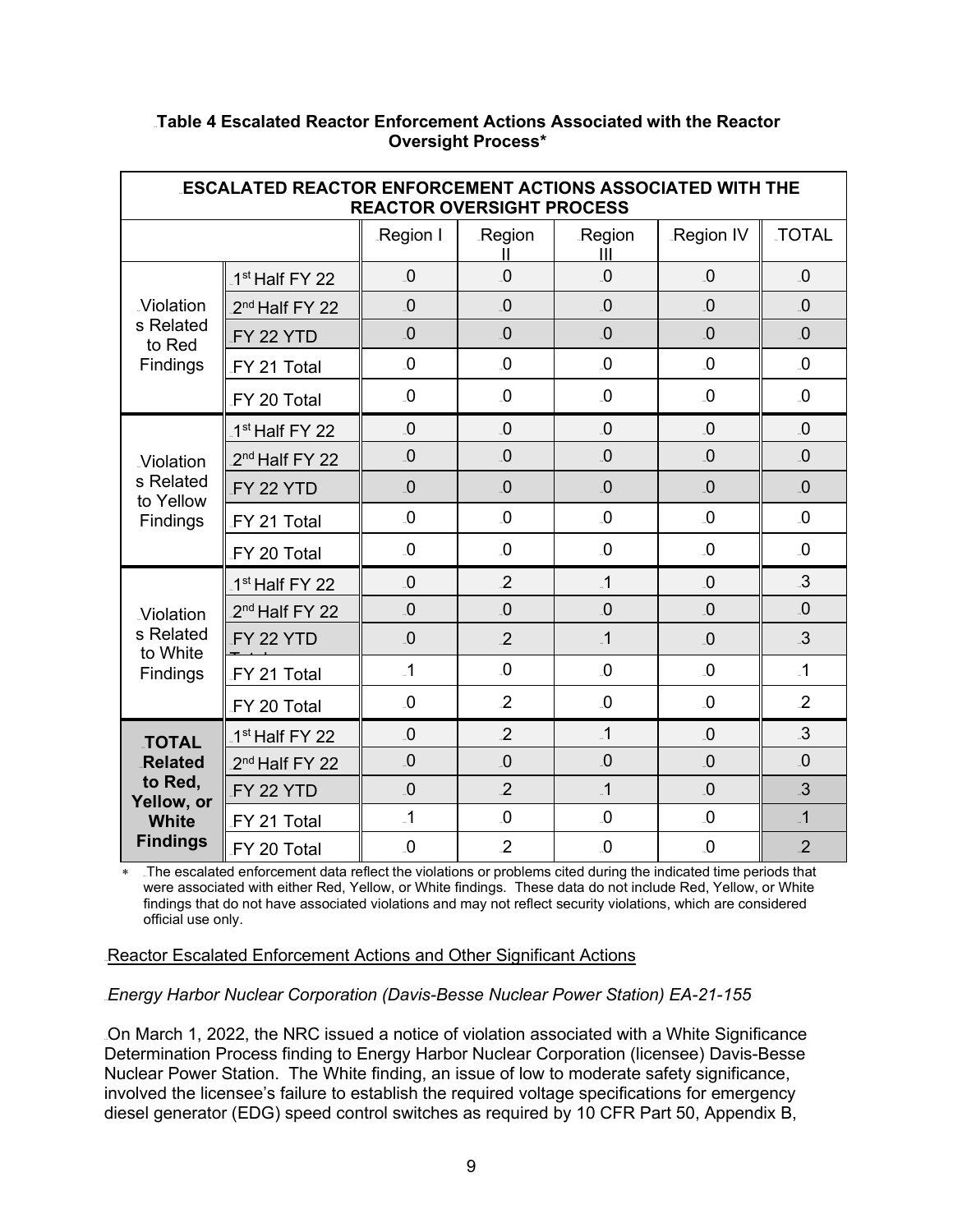Criterion III, "Design Control." As a result, on May 27, 2021, the Division 1 EDG failed to reach required voltage and frequency during surveillance testing.

## 462B*Energy Harbor Nuclear Corporation (Davis-Besse Nuclear Power Station) EA-21-105*

On January 31, 2022, the NRC issued a notice of violation to Energy Harbor Nuclear Corporation, for a violation associated with a Greater-than-Green Significance Determination Process finding at the Davis-Besse Nuclear Power Station. The details of the finding are official use only – security-related information.

## 464B*Holtec Decommissioning International, LLC (Oyster Creek Nuclear Station) EA-21-041*

On January 26, 2022, the NRC issued a confirmatory order (CO) to Holtec Decommissioning International, LLC (HDI) memorializing commitments reached during an alternative dispute resolution (ADR) mediation session held on October 14, 2021. The ADR session was associated with apparent violations of 10 CFR Part 73, Appendix B, Criterion VI.G, "Weapons, Personal Equipment, and Maintenance," and 10 CFR 50.9, "Completeness and Accuracy of Information." The apparent violations involved a (now-former) training superintendent at Oyster Creek Nuclear Generating Station, who was also responsible for performing armorer duties, who deliberately failed to perform firearms maintenance activities and falsified records related to those activities. As a result of the CO, HDI agreed to complete wide-ranging corrective actions (CA) and enhancements that are expected to improve the security program. In consideration of the CA and commitments described in the CO, the NRC agreed to (1) reduce the civil penalty to \$50,000.00, (2) not issue a separate notice of violation in addition to the CO, and (3) not consider the issuance of the CO as escalated enforcement for future civil penalty assessment purposes consistent with the NRC Enforcement Policy.

#### *Southern Nuclear Operating Company (Vogtle Electric Generating Plant, Units 1 and 2) EA-21- 026*

On January 4, 2022, the NRC issued a Severity Level III notice of violation to Southern Nuclear Operating Company's Vogtle Electric Generating Plant, Units 1 and 2, for a violation of 10 CFR Parts 50.9(a) and 55.27 for the failure to maintain complete and accurate medical qualification records for a senior reactor operator.

#### 465B*Holtec Decommissioning International, LLC (Oyster Creek Nuclear Station) EA-21-093*

466BOn December 21, 2021, a notice of violation with a civil penalty was issued to Holtec Decommissioning International, LLC, for violations of NRC requirements at the Oyster Creek Nuclear Generating Station that resulted in an escalated enforcement action. The details of the circumstances related to the escalated enforcement action are official use only – security-related information.

#### 467B*Entergy Operations, Inc. (Grand Gulf Nuclear Station) EA-20-125*

On December 15, 2021, the NRC issued a Severity Level III notice of violation of 10 CFR 50.120 requirements to Entergy Operations, Inc. (Grand Gulf 1) for an exam proctor willfully providing inappropriate assistance to engineering students during the administration of engineering support qualification examinations.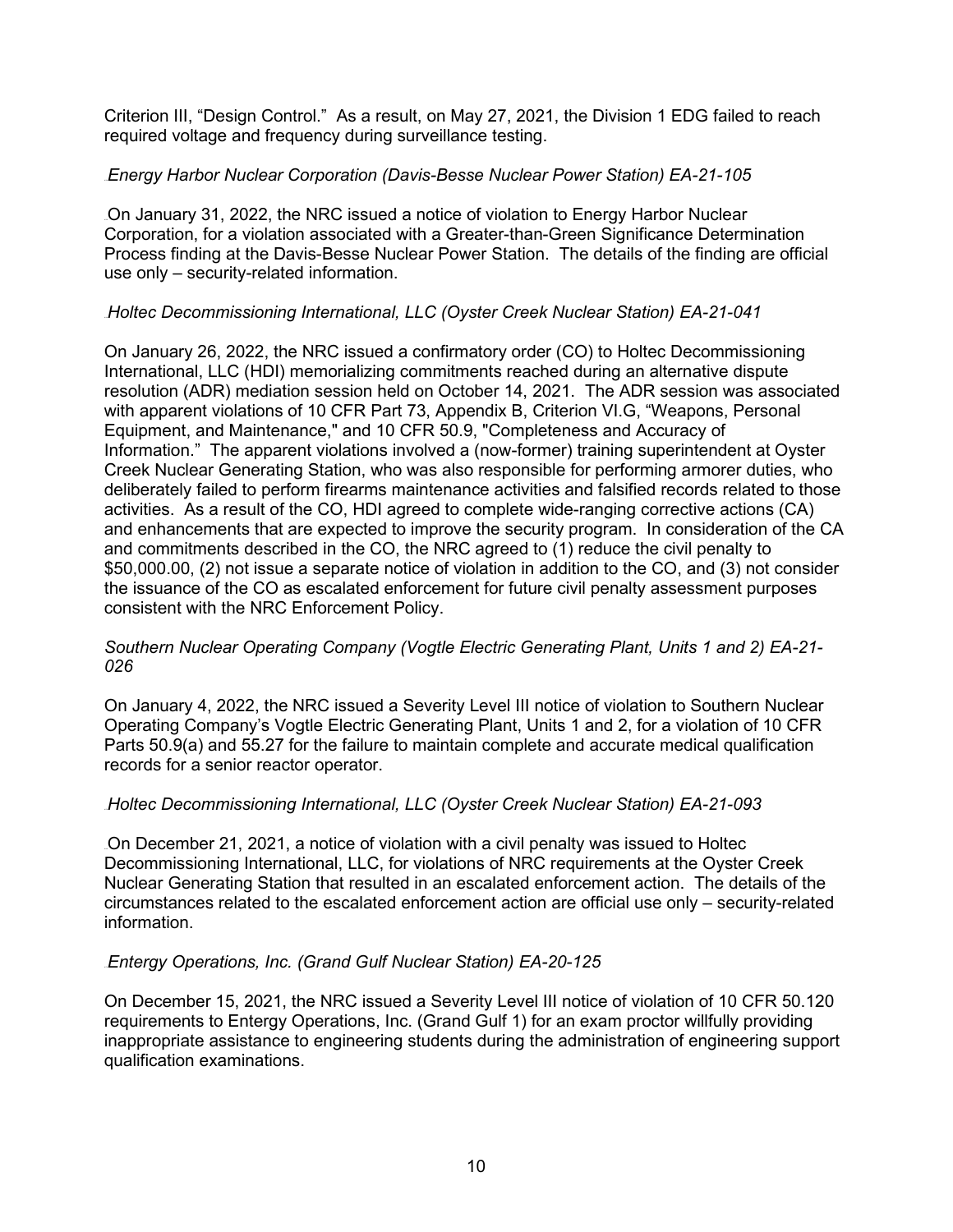# 468B*Southern Nuclear Operating Company (Vogtle Electric Generating Plant, Unit 3) EA-21-109*

On November 17, 2021, the NRC issued a notice of violation associated with two White Significance Determination Process findings to the Southern Nuclear Operating Company's (SNC) Vogtle Electric Generating Plant, Unit 3. In one finding SNC failed to (1) promptly identify and correct conditions adverse to quality associated with Class 1E cables and related raceways; (2) promptly identify widespread deficiencies in installation of seismic supports and structural components; and (3) correct these issues in a timely manner as required by 10 CFR Part 50, Appendix B, Criterion XVI, "Corrective Action." In the other finding SNC failed to provide the required separation between Class 1E and non-Class 1E division cables for several reactor trip switchgear and reactor coolant pump switchgear cabinets as required by 10 CFR Part 50, Appendix B, Criterion V, "Instructions, Procedures and Drawings," and specification APP-G1-V8- 01, Section B2, "Separation and Segregation Spacing Requirements."

## **VII.** 137B**Security and Emergency Preparedness and Incident Response Activities**

The NRC continues to maintain an appropriate regulatory infrastructure to provide reasonable assurance of adequate protection of public health and safety and to promote the common defense and security while implementing risk-informed strategies and improving the realism of NRC licensing and oversight activities. The NRC's security and emergency preparedness and incident response programs contribute to these goals.

#### Physical Security

Under normal circumstances, the NRC conducts force-on-force (FOF) inspections at each nuclear power reactor and Category I fuel cycle facility on a regular 3-year cycle. Each FOF inspection at a nuclear power reactor includes both tabletop drills and exercises that simulate combat between a mock adversary force and the licensee's security force. These inspections assess the ability of power reactor and Category I fuel cycle facility licensees to defend against the design-basis threat (DBT) for radiological sabotage. For Category I fuel cycle facilities, the NRC uses FOF inspections to evaluate the effectiveness of licensees' protective strategies against an additional DBT of theft or diversion of special nuclear material. FOF inspections, along with the other inspections that comprise the NRC's security baseline inspection program, provide valuable insights that enable the NRC to evaluate the effectiveness of licensees' security programs.

Due to the health and safety concerns related to conducting full FOF exercises during the COVID-19 pandemic, the NRC developed a new Inspection Procedure (IP), IP 92707, "Security Inspection of Facilities Impacted by a Local, State, or Federal Emergency Where the NRC's Ability to Conduct Triennial Force-on-Force Exercises is Limited" (ADAMS Accession No. ML21019A452).<sup>2</sup> The NRC implemented this IP during CY 2020 to allow the conduct of limitedscope inspections of operating reactor licensees during the special circumstances associated with the pandemic.

For CY 2021, the NRC developed another option that modified the pre-pandemic FOF procedure to minimize COVID-19 exposure by adding interim guidance to IP 71130.03, "Contingency Response – Force-on-Force Testing" (ADAMS Accession No. ML21012A329).<sup>3</sup> This interim guidance has been in use since its issuance on February 8, 2021. This interim guidance places

<sup>2</sup> This document is not publicly available.

<sup>&</sup>lt;sup>3</sup> This document is not publicly available.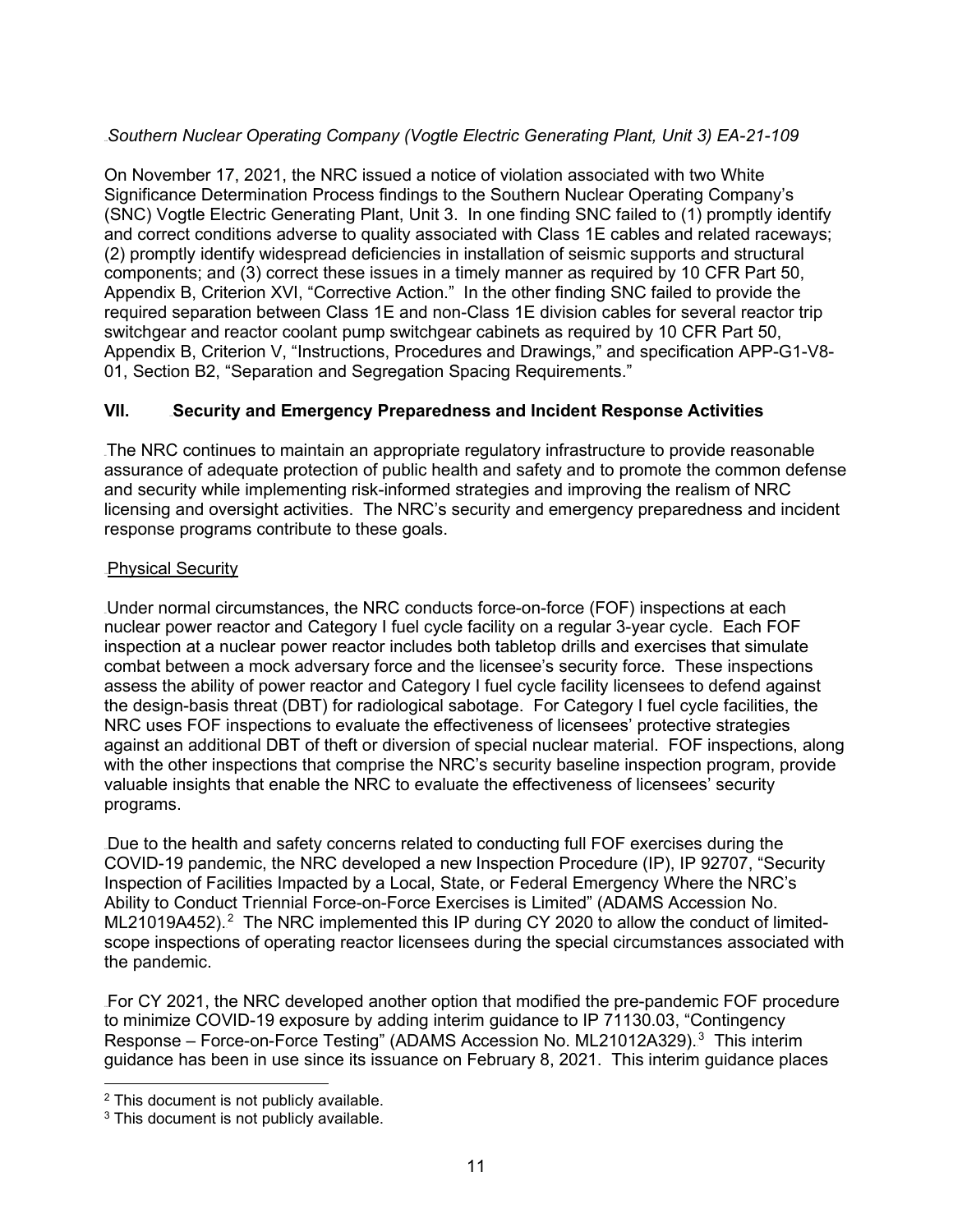an emphasis on safety protocols related to COVID-19 mitigation measures and involves only the minimum resources for both the licensee and the NRC in conducting the inspection activity. Building on the information gained from the implementation of IP 92707 in CY 2020, the staff revised IP 92707 to add elements that allow the inspection to satisfy the contingency response attributes of the baseline inspection program. The NRC developed temporary staff guidance, TSG-NSIR-2021-01, "Additional Guidance for Force-on-Force Inspections During the Public Health Emergency," issued on February 26, 2021 (ADAMS Accession No. [ML21043A259\)](https://adamsxt.nrc.gov/navigator/AdamsXT/content/downloadContent.faces?objectStoreName=MainLibrary&vsId=%7b6CB10831-B756-CB4A-8D40-7797A3700000%7d&ForceBrowserDownloadMgrPrompt=false), to provide a consistent methodology to evaluate hardship conditions associated with COVID-19 at licensee sites. NRC staff used the temporary staff guidance to approve four hardship requests for IP 92707 inspections in July and August 2021 because of surges in COVID-19 infection rates.

Starting in CY 2022, the NRC staff reimplemented the full IP 71130.03 "Contingency Response – Force-on-Force Testing," for licensees that are not experiencing adverse COVID conditions and can safely conduct full FOF exercises. The staff is maintaining the CY 2021 interim guidance in IP 71130.03 and IP 92707 as tiered measures for FOF inspections if the licensee's on-site COVID conditions prevent the conduct of full FOF exercises.

#### Cyber Security

Under 10 CFR 73.54, "Protection of digital computer and communication systems and networks," the NRC requires nuclear power plant licensees and new license applicants to provide high assurance that digital computer and communication systems and networks are adequately protected against cyber attacks. These licensees must implement a cyber security program to ensure that safety, important-to-safety, security, and emergency preparedness functions are protected from cyber attacks. In conjunction, the NRC has developed an oversight program for power reactor cyber security that includes an inspection program, inspector training, and a process for evaluating the significance of inspection findings.

In June 2021, the agency completed the cyber security program full implementation inspections of all operating nuclear power plant licensees. The inspections at 63 sites verified that the facilities had fully implemented their cyber security requirements. In February 2022, the staff began inspecting licensees' maintenance of implemented cyber security programs at their facilities as part of the Reactor Oversight Process using IP 71130.10, "Cybersecurity" (ADAMS Accession No. [ML21271A106\)](https://adamswebsearch2.nrc.gov/webSearch2/main.jsp?AccessionNumber=ML21271A106) to ensure continued compliance.

In February 2022, the agency issued a draft Regulatory Guide (RG) 5.71 Revision 1, "Cyber Security Programs For Nuclear Power Reactors," (i.e., DG-5061, Rev. 1) (ADAMS Accession No. [ML21095A329\)](https://adamswebsearch2.nrc.gov/webSearch2/main.jsp?AccessionNumber=ML21095A329) to solicit public comment. This RG provides an approach that the NRC staff considers acceptable for complying with the requirements in 10 CFR 73.54. The RG 5.71 revisions are intended to reflect the lessons learned from the cyber security program implementation including guidance for implementing a risk-informed cyber security program.

#### **Emergency Preparedness and Incident Response**

On May 12, 2020, the NRC staff published for public comment a proposed rule and draft regulatory guidance on emergency preparedness (EP) for small modular reactors and other new technologies [\(92 FR 28436\)](https://www.federalregister.gov/documents/2020/05/12/2020-09666/emergency-preparedness-for-small-modular-reactors-and-other-new-technologies). The NRC staff provided the draft final rule to the Commission for its consideration on January 3, 2022 (ADAMS Accession No. [ML21200A055\)](https://adamswebsearch2.nrc.gov/webSearch2/main.jsp?AccessionNumber=ML21200A055).

During the COVID-19 pandemic, the NRC issued guidance and granted exemptions from certain EP regulations. From October 2021 to March 2022, the NRC staff granted seven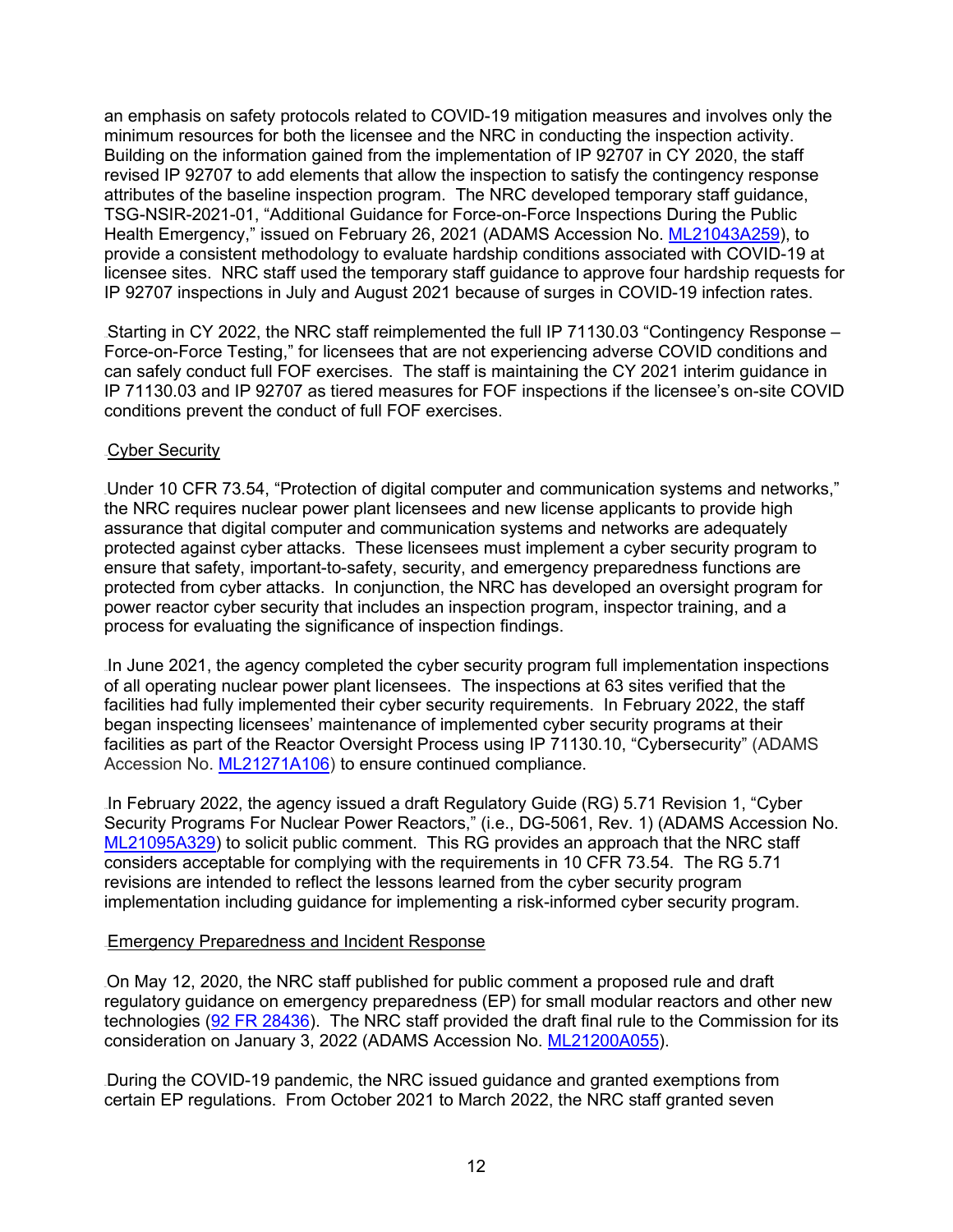exemptions to defer onsite and/or offsite biennial EP exercises.

# **VIII.** Power Uprates

Since the 1970s, licensees have applied for and implemented power uprates to increase the output of their plants. The NRC staff has reviewed and approved 170 power uprates to date. Existing plants have gained approximately 24,089 megawatts thermal (MWth) or 8,030 megawatts electric in electric generating capacity (the equivalent of about eight large nuclear power plant units) through power uprates. During this reporting period, one power uprate for Millstone Power Station, Unit 3 was approved by the NRC staff (ADAMS Accession No. [ML21262A001\)](https://adamsxt.nrc.gov/idmws/ViewDocByAccession.asp?AccessionNumber=ML21262A001). The NRC currently has no power uprate applications under review.

# **IX.** New Reactor Licensing

The NRC's new reactor program is (1) focusing on licensing and construction oversight activities for large LWRs and small modular LWRs and (2) continuing to develop the specific regulatory framework and infrastructure for advanced reactors (non-LWRs). In addition, the NRC is actively engaged in several international cooperative initiatives to improve safety reviews of new reactor designs and improve the effectiveness and efficiency of inspections and the collection and sharing of construction experience.

## Design Certification Reviews

# 93B*NuScale Power, LLC, Small Modular Reactor Design Certification Application*

The NRC staff completed the final SER on August 28, 2020 (ADAMS Accession No. [ML20023A318\)](https://adamswebsearch2.nrc.gov/webSearch2/main.jsp?AccessionNumber=ML20023A318), and issued a standard design approval to NuScale Power, LLC, on September 11, 2020 (ADAMS Accession No. [ML20247J564\)](https://adamswebsearch2.nrc.gov/webSearch2/main.jsp?AccessionNumber=ML20247J564). On January 14, 2021 (ADAMS Accession No. [ML19353A003\)](https://adamswebsearch2.nrc.gov/webSearch2/main.jsp?AccessionNumber=ML19353A003), the staff provided to the Commission for its consideration a draft proposed rule that would propose certifying the design. On May 6, 2021, the Commission approved the publication of the proposed rule (ADAMS Package No. [ML21126A153\)](https://adamswebsearch2.nrc.gov/webSearch2/main.jsp?AccessionNumber=ML21126A153). The NRC published the proposed rule on July 1, 2021 (86 FR [34999\)](https://www.federalregister.gov/documents/2021/07/01/2021-13940/nuscale-small-modular-reactor-design-certification), for public comment. During the public comment period, the staff received a request to extend the public comment period for the proposed rule by an additional 90 days (ADAMS Accession No. [ML21209A763\)](https://adamswebsearch2.nrc.gov/webSearch2/main.jsp?AccessionNumber=ML21209A763). The NRC evaluated this request and subsequently extended the public comment period by an additional 45 days to allow more time for members of the public to develop and submit their comments; the public comment period closed on October 14, 2021 [\(86 FR 47251\)](https://www.federalregister.gov/documents/2021/08/24/2021-18071/nuscale-small-modular-reactor-design-certification). The NRC staff was scheduled to provide the draft final rule to the Commission for consideration in March 2022. However, due to additional time needed to resolve technical comments, the schedule for providing the draft final rule to the Commission is being revised.

# Construction Oversight under 10 CFR Part 52

As a result of the COVID-19 pandemic and the dynamic nature of the Vogtle construction project, the licensee altered its public target schedule. The licensee now projects the start of commercial operations for Vogtle Unit 3 in the fourth quarter of FY 2022 or the first quarter of FY 2023. The licensee projects Vogtle Unit 4 would begin commercial operations in the third or fourth quarter of FY 2023. The NRC staff continues to engage in construction oversight and licensing activities, and the revised target schedule has not impacted the agency's ability to conduct timely inspections and licensing reviews. Consistent with its plan to make a 10 CFR 52.103(g) finding (i.e., the finding to confirm whether all inspections, tests, analyses, and acceptance criteria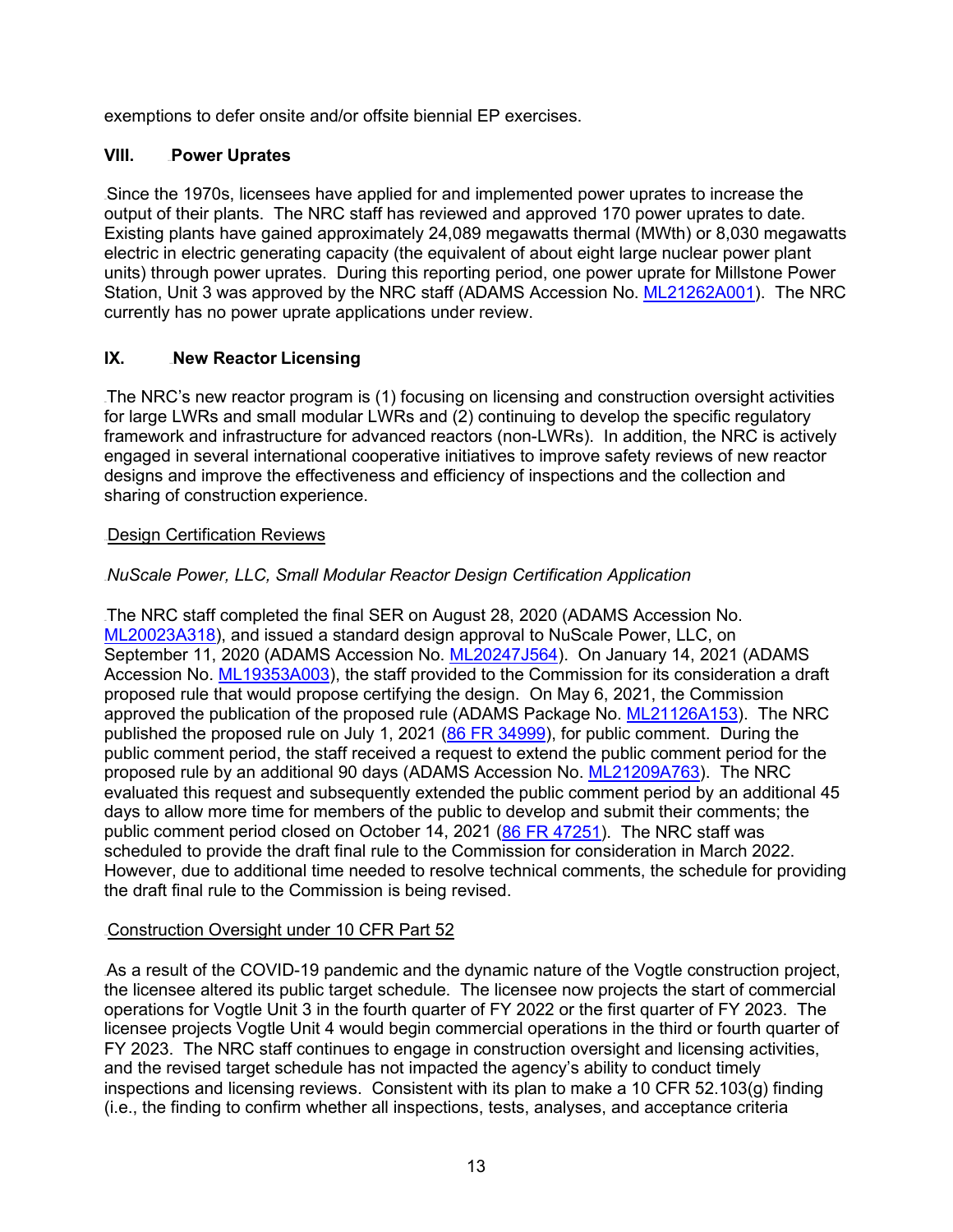(ITAAC) have been successfully completed), the NRC's Vogtle Readiness Group (VRG) continues to meet monthly to assess NRC activities and schedule changes and to proactively identify any regulatory challenges that may impact this decision to allow the transition to operations. VRG meetings ensure that all NRC organizations are coordinating on issues related to the new units at Vogtle, that NRC senior management is aware of any significant issues, and that there are consistent communications with the licensee's management.

During this reporting period, the NRC staff focused on the licensee's response to quality issues, in particular those associated with installation of electrical components. The NRC staff issued two White findings, which are of low to moderate safety significance, in a letter dated November 17, 2021 (ADAMS Accession No. [ML21312A412\)](https://adamswebsearch2.nrc.gov/webSearch2/main.jsp?AccessionNumber=ML21312A412). The first White finding was for the failure to identify and correct conditions adverse to quality for the installation of safety-related cables and associated raceways. The second White finding was for the failure to adequately separate safety-related electrical systems. The NRC staff conducted a supplemental inspection in March 2022 to ensure that SNC had taken adequate corrective actions to resolve those issues. On April 19, 2022 (ADAMS Accession No. [ML22108A153\)](https://adamswebsearch2.nrc.gov/webSearch2/main.jsp?AccessionNumber=ML22108A153), the NRC staff documented the results of that inspection in a publicly available report and determined that SNC's completed or planned corrective actions were sufficient to address and preclude repetition of the performance issues and closed the White findings.

Construction oversight at Vogtle is performed within the regulatory framework of the Construction Reactor Oversight Process (cROP). The cROP ensures safety and security through objective, risk-informed, transparent, and predictable NRC oversight during new reactor construction. Plant assessments and the latest cROP information are publicly available on the NRC's website at [https://www.nrc.gov/reactors/new-reactors/oversight/crop.html.](https://www.nrc.gov/reactors/new-reactors/oversight/crop.html)

Other highlights related to licensing and construction activities at Vogtle Units 3 and 4 during the reporting period include:

- The NRC published a notice of the licensee's intent to operate Vogtle Unit 4 in the *Federal Register*, announcing the opportunity for the public to request a hearing on the licensee's conformance with acceptance criteria in the combined license (COL) [\(87 FR 5851\)](https://www.federalregister.gov/documents/2022/02/02/2022-01983/vogtle-electric-generating-plant-unit-4-hearing-opportunity-associated-with-inspections-tests). The opportunity to request a hearing closed on April 4, 2022; no petitions were filed.
- The NRC approved an alternative to the American Society of Mechanical Engineers Code associated with remediation of supports that had been inappropriately welded to the Unit 3 containment vessel (ADAMS Accession No. [ML21203A317\)](https://adamswebsearch2.nrc.gov/webSearch2/main.jsp?AccessionNumber=ML21203A317).
- The NRC issued a license amendment to revise certain ITAAC associated with inspection of components that cannot be placed in their final location until after fuel is loaded into the core (ADAMS Accession No. [ML21237A205\)](https://adamswebsearch2.nrc.gov/webSearch2/main.jsp?AccessionNumber=ML21237A205).
- The NRC issued an exemption to enable 72 Vogtle Unit 3 licensed reactors operators who have already successfully completed a written examination and an operating test on a standard AP1000 plant, to obtain their licenses for Unit 4 without the need for an additional written examination or operating test (ADAMS Accession No. [ML21279A185\)](https://adamswebsearch2.nrc.gov/webSearch2/main.jsp?AccessionNumber=ML21279A185).
- The NRC issued an exemption to allow the licensee to implement physical protection and personnel access authorization requirements after the 10 CFR 52.103(g) finding, but prior to initial fuel load (ADAMS Accession No. [ML21320A041\)](https://adamswebsearch2.nrc.gov/webSearch2/main.jsp?AccessionNumber=ML21320A041).
- The NRC issued an exemption to allow the licensee to establish the full fitness for duty program after the 10 CFR 52.103(g) finding, but prior to initial fuel load (ADAMS Accession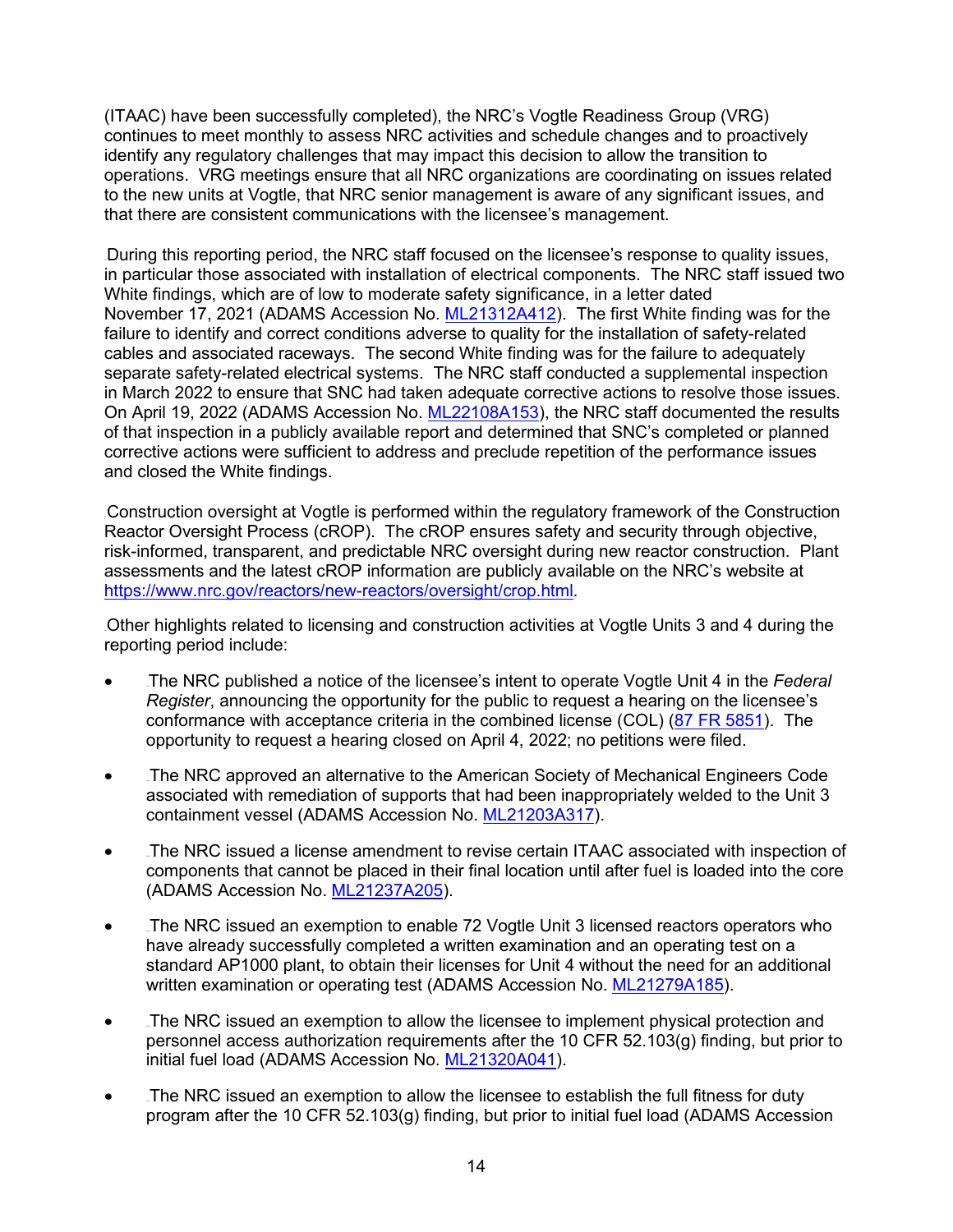No. [ML21334A417\)](https://adamswebsearch2.nrc.gov/webSearch2/main.jsp?AccessionNumber=ML21334A417).

- Intertural The NRC staff conducted mission critical onsite ITAAC, initial test program, and operational program inspections, including inspections related to spent fuel pool construction, electrical raceway installation, equipment qualification, and fire protection.
- On December 2, 2021, the NRC staff held a public meeting to discuss Vogtle Readiness Group activities (ADAMS Accession No. [ML21337A003\)](https://adamswebsearch2.nrc.gov/webSearch2/main.jsp?AccessionNumber=ML21337A003).

#### Vendor Inspections

The NRC staff uses the Vendor Inspection Program to confirm that reactor applicants and licensees are fulfilling their regulatory obligations to oversee the supply chain. The NRC staff conducts inspections to verify the implementation of vendor quality assurance programs to ensure the quality of materials, equipment, and services supplied to the commercial nuclear industry. These inspections ensure that vendors maintain an effective system for reporting defects under 10 CFR Part 21, "Reporting of defects and noncompliance," and verify the use of commercialgrade dedication programs for safety-related materials, equipment, and services. Other activities conducted by the vendor inspection staff include ensuring that counterfeit items are removed and prevented from use in safety-related applications, participation in international cooperation efforts, and the development of industry consensus standards. Focus areas for operating reactors include replacement components, commercial-grade dedication, reverse engineering, software, digital instrumentation and control systems, and fuel fabrication.

476BFor FY 2022, the NRC plans to perform approximately 20 vendor inspections. During this reporting period, the NRC continued to perform vendor inspections both virtually and onsite based on local conditions and vendor facility access restrictions while taking precautions recommended by the CDC to minimize exposure to COVID-19. As such, the NRC uses a vendor inspection modification strategy to plan upcoming inspection activities that consider the safety significance of the vendor activities to be inspected. Additionally, the strategy considers the COVID-19 cases and transmission rate at the vendor facility, changes in component testing schedules due to availability of vendor staff, availability of vendors to support inspections at their facility, social distancing controls in place at the vendor facility, an evaluation of the feasibility for a remote inspection, and the need to technically validate onsite activities.

In addition to conducting vendor inspections, the NRC staff is planning its virtual 8th biennial Regulatory Workshop on Vendor Oversight, which is tentatively scheduled on June 1-2, 2022. The purpose of the workshop is to engage the nuclear industry on the NRC's vendor inspection and quality assurance activities to foster communication between the NRC and the nuclear industry, discuss any current issues of importance to the nuclear industry, and provide guidance and clarification, as necessary. Preliminary topics include issuance or revision of a generic communication or regulatory guidance and inspection findings and safety evaluation reports that may be of generic interest to the nuclear industry. The NRC has also solicited input for topics from external stakeholders.

109BOn February 9, 2022, the Office of the Inspector General (OIG) published OIG Case No. 20-022, "Special Inquiry into Counterfeit, Fraudulent, and Suspect Items in Operating Nuclear Power Plants" (ADAMS Accession No. [ML22040A111\)](https://adamswebsearch2.nrc.gov/webSearch2/main.jsp?AccessionNumber=ML22040A111) and OIG-22-A-06, "Audit of the Nuclear Regulatory Commission's Oversight of Counterfeit, Fraudulent, and Suspect Items at Nuclear Power Reactors," dated February 9, 2022 (ADAMS Accession No. [ML22040A058\)](https://adamswebsearch2.nrc.gov/webSearch2/main.jsp?AccessionNumber=ML22040A058). On March 4, 2022, the staff completed a review of the information presented in the OIG reports and determined that there is no evidence that counterfeit, fraudulent, and suspect items (CFSIs) have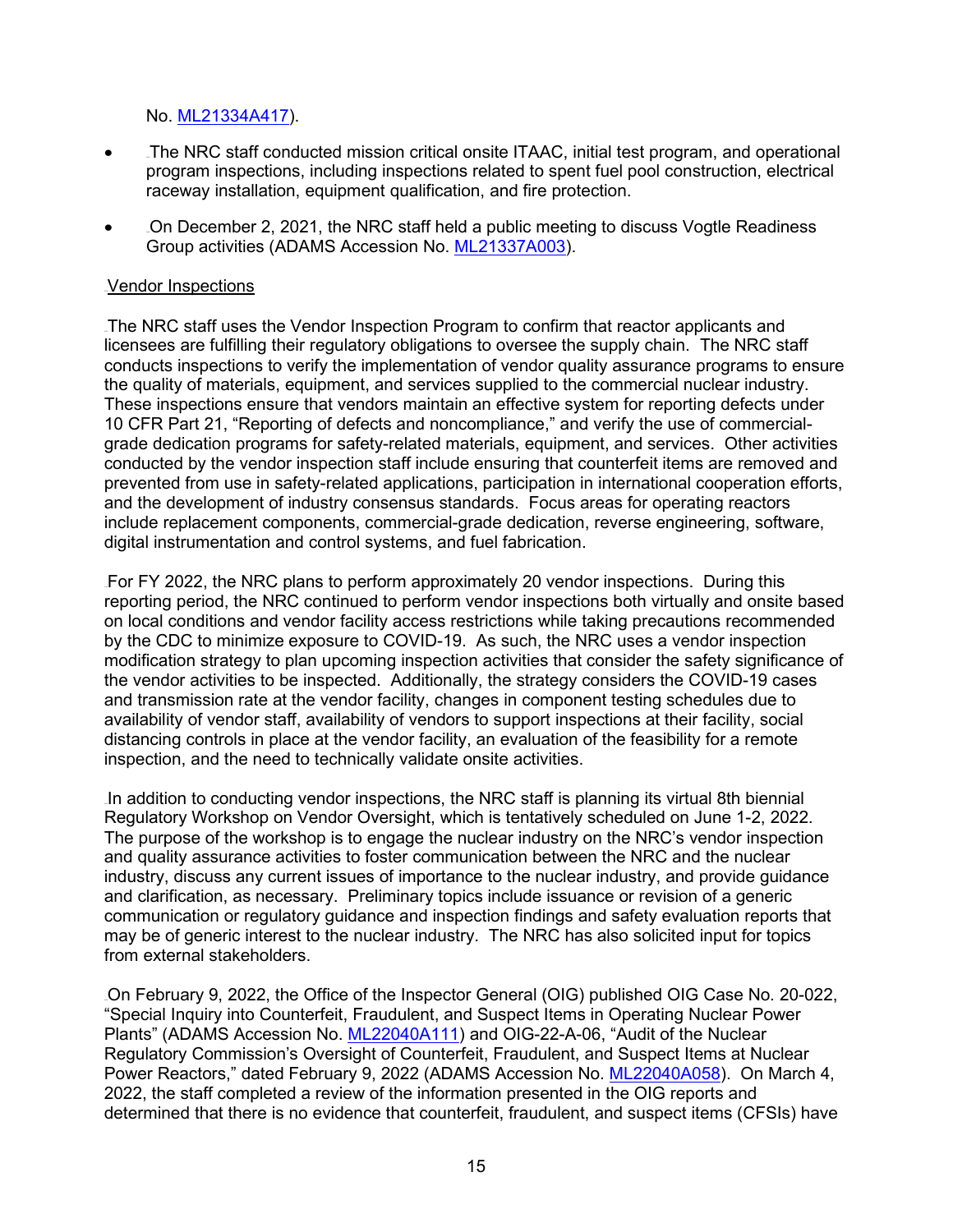adversely challenged the safety of reactor facilities; that defense-in-depth measures at reactor facilities are adequate to mitigate potential failures introduced by CFSIs; and that failures introduced from any potential CFSIs in systems, structures, and components would have an overall small increase in risk, minimal impact of safety margin, and negligible impact to the public health and safety (ADAMS Accession No. [ML22060A153\)](https://adamswebsearch2.nrc.gov/webSearch2/main.jsp?AccessionNumber=ML22060A153). On April 4, 2022, the NRC completed an additional assessment and determined that the NRC's regulatory framework which incorporates risk-informed approaches and defense-in-depth principles, and the implementation of a comprehensive oversight program provides confidence that licensees and certificate of compliance holders have adequately prevented or mitigated risks posed by CFSI (ADAMS Accession No. [ML22080A111\)](https://adamswebsearch2.nrc.gov/webSearch2/main.jsp?AccessionNumber=ML22080A111). Some aspects of the OIG reports provided opportunities for the agency to make improvements to the implementation of existing programs and processes. Most of these proposed enhancements are encompassed by the actions already planned and underway as described in the staff's response (ADAMS Accession No. [ML22077A775\)](https://adamswebsearch2.nrc.gov/webSearch2/main.jsp?AccessionNumber=ML22077A775) to OIG-22- A-06.

#### **Operator Licensing**

The NRC staff continued preparations for operator licensing activities involving advanced reactors as part of the development of the risk-informed, technology-inclusive regulatory framework for advanced reactors associated with 10 CFR Part 53 rulemaking. The staff introduced stakeholders to a technology-inclusive operator licensing approach where examination scope and testing methods could be tailored to a specific advanced reactor design based on the role of operators. The staff is also working with Idaho National Laboratory to assist in developing guidance for examinations that would be administered to operator applicants at advanced reactors that provides flexibility and incorporates comprehensive testing and competency assessment principles.

On February 2, 2022, the NRC staff briefed the Advisory Committee on Reactor Safeguards (ACRS) Full Committee on the 10 CFR Part 53 preliminary rule language in Subpart F related to staffing, personnel qualifications, training, and human factors. The ACRS wrote a letter report on this topic with five conclusions and recommendations (ADAMS Accession No. [ML22040A361\)](https://adamsxt.nrc.gov/idmws/ViewDocByAccession.asp?AccessionNumber=ML22040A361). The ACRS recommended that applicants justify why a Shift Technical Advisor (STA) is not needed on a case-by-case basis rather than include a blanket elimination of the position in the rulemaking, and that the NRC staff not pursue the concept of non-licensed, certified operators. In response to this letter, the NRC staff stated, in part, that it agrees that a blanket elimination of STA-level capabilities on shift is not prudent and intends to add a performancebased requirement in the preliminary proposed 10 CFR Part 53 rule language for adequate engineering expertise to be available to operating personnel, and that the staff continues to evaluate a range of options and criteria to determine appropriate operator qualification, training, and licensing (ADAMS Accession No. [ML22063A012\)](https://adamsxt.nrc.gov/idmws/ViewDocByAccession.asp?AccessionNumber=ML22063A012). In March 2022, the staff held a workshop for sharing best practices in testing and examination development for qualifying workers to perform jobs that can significantly affect public safety. Participants from multiple government agencies, academia, and a variety of industries, both within the U.S. and internationally, attended.

#### Non-Light-Water Reactors

The staff continues to make significant progress executing its vision and strategy for advanced reactor readiness and meeting the requirements in Section 103 of NEIMA. The staff issued SECY-22-0018, "Advanced Reactor Program Status," on January 31, 2022 (ADAMS Accession No. [ML21337A377\)](https://adamswebsearch2.nrc.gov/webSearch2/main.jsp?AccessionNumber=ML21337A377). This information paper provides the status of the staff's activities related to advanced reactors and describes the path forward on its advanced reactor licensing and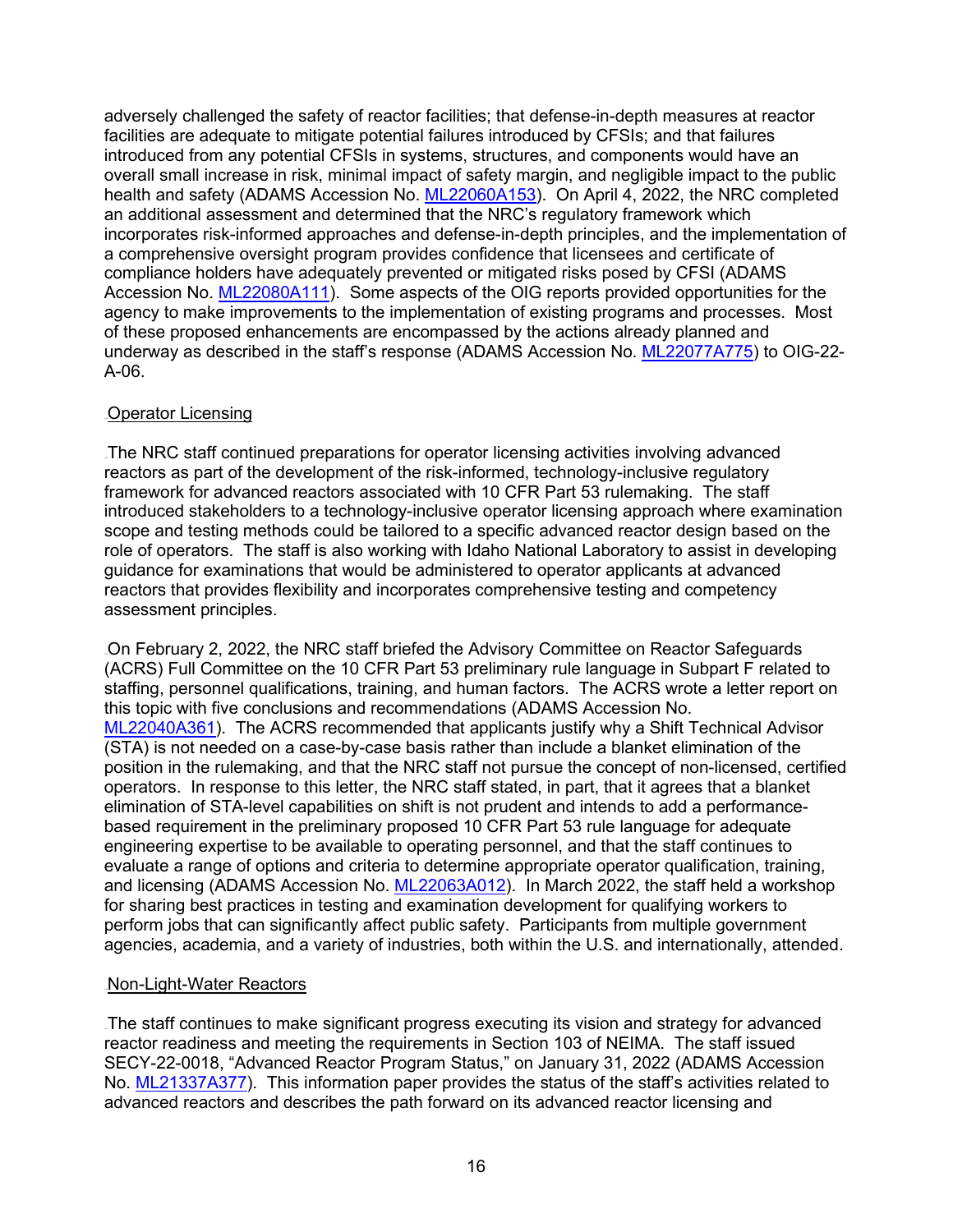readiness activities such as the resolution of key technology-inclusive policy issues, development of risk-informed and performance-based licensing approaches, and interactions with prospective applicants and other stakeholders. Additional information on the status of advanced reactor readiness and activities is available on the NRC's public Web site at [https://www.nrc.gov/reactors/new-reactors/advanced.html.](https://www.nrc.gov/reactors/new-reactors/advanced.html)

Consistent with NEIMA Section 103(a)(4), the staff is prioritizing a rulemaking to establish a technology-inclusive, risk-informed, and performance-based regulatory framework and associated guidance for advanced reactors. This rulemaking would create 10 CFR Part 53, "Risk-Informed, Technology-Inclusive Regulatory Framework for Advanced Reactors." The staff is continuing extensive stakeholder engagement, including holding public meetings to engage stakeholders and the ACRS in the development of a draft proposed rule. The staff is implementing a novel approach of releasing preliminary proposed rule language to facilitate public discussion. The staff has received a diverse set of stakeholder views that are being considered in the development of the proposed rule. The staff is planning to provide the proposed and final rules to the Commission on a schedule that would allow for publication of the final rule significantly ahead of the NEIMA deadline of December 2027.

Other recent accomplishments include:

- The NRC staff continued to hold periodic public meetings with stakeholders on numerous non-LWR topics.
- The NRC staff made public a preliminary draft version of RG 1.247 on the acceptability of non-LWR probabilistic risk assessments and presented it to the Advisory Committee on Reactor Safeguards (ACRS) (ADAMS Accession No. [ML21246A216\)](https://adamsxt.nrc.gov/navigator/AdamsXT/content/downloadContent.faces?objectStoreName=MainLibrary&ForceBrowserDownloadMgrPrompt=false&vsId=%7bA96C78B0-DB4E-CE03-8592-7BACF4900001%7d).
- If the NRC staff issued a scalable human factors engineering technical review strategy report by Brookhaven National Laboratory (under contract with the NRC) (ADAMS Accession No. [ML21287A088\)](https://www.nrc.gov/docs/ml2128/ML21287A088.pdf).
- The NRC staff issued several draft white papers on specific chapters or topics of information to be included in an advanced reactor application to support the Advanced Reactor Content of Application (ARCAP) (ADAMS Accession Nos. [ML21294A266](https://www.nrc.gov/docs/ML2129/ML21294A266.pdf) and [ML21309A020\)](https://www.nrc.gov/docs/ML2130/ML21309A020.pdf).
- If the NRC staff issued an updated draft white paper on the ARCAP guidance regarding the content of an advanced reactor application and a roadmap to support NRC staff review (ADAMS Accession No. [ML21336A702\)](https://www.nrc.gov/docs/ML2133/ML21336A702.pdf).
- The NRC staff issued an updated draft white paper regarding use of the industry-led Technology-inclusive Content of Application Project (TICAP) guidance to inform specific portions of the safety analysis report included as part of an advanced reactor license application (ADAMS Accession No. [ML21336A697\)](https://www.nrc.gov/docs/ML2133/ML21336A697.pdf).
- If the NRC staff issued a final safety evaluation for Kairos' topical report on quality assurance (ADAMS Accession No. [ML21308A599\)](https://www.nrc.gov/docs/ML2130/ML21308A599.html).
- The NRC staff issued a final safety evaluation to TerraPower for its topical report on quality assurance program description (ADAMS Accession No. [ML22018A301\)](https://adamsxt.nrc.gov/navigator/AdamsXT/packagecontent/packageContent.faces?id=%7b2E5CE1F9-22CE-CC1F-8719-7E6F32800000%7d&objectStoreName=MainLibrary&wId=1647886690291).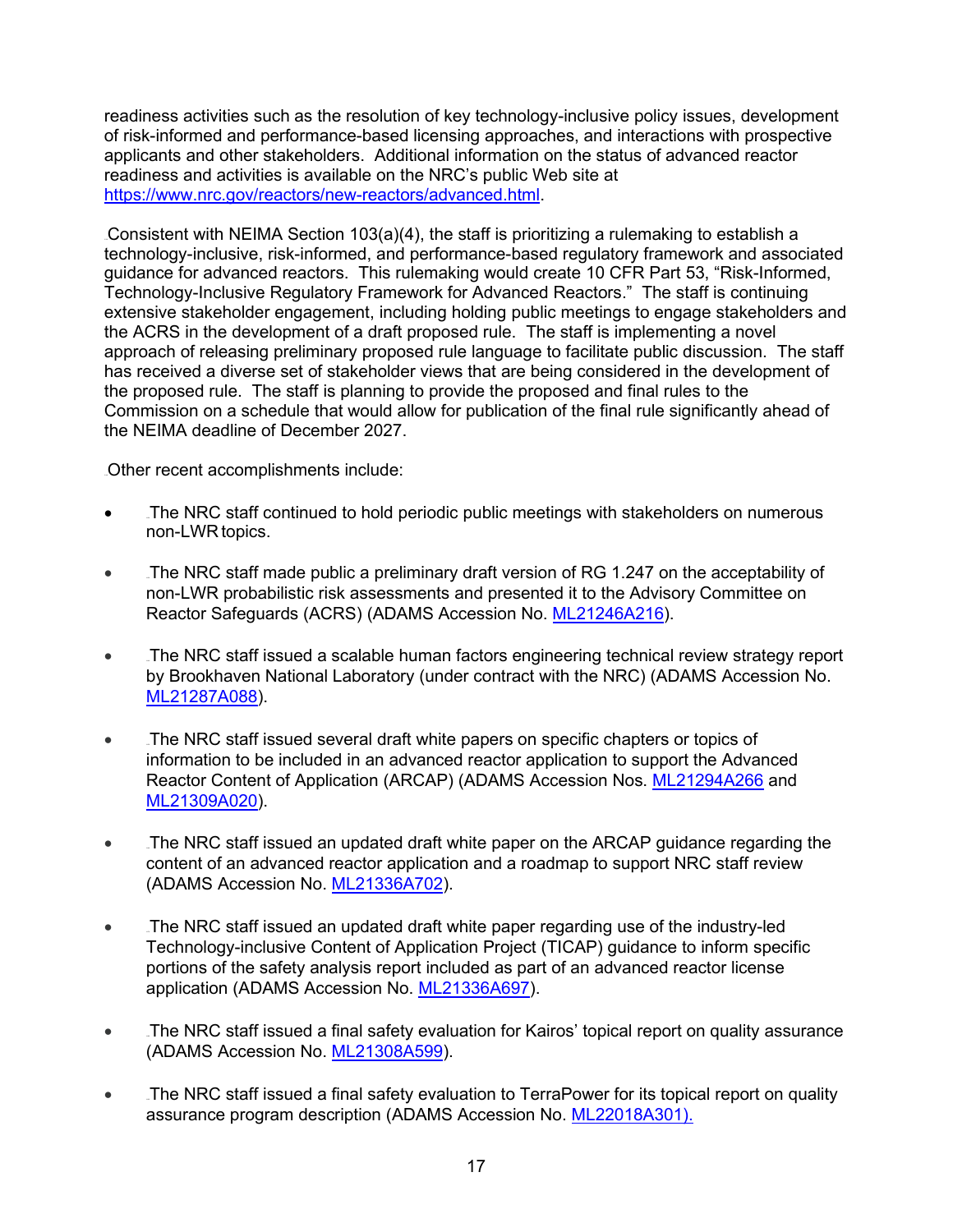- The NRC staff issued consolidated preliminary proposed rule language for 10 CFR Part 53 technical requirements (ADAMS Accession No. [ML22024A066\)](https://www.nrc.gov/docs/ML2202/ML22024A066.pdf).
- The NRC staff issued a final safety evaluation to Abilene Christian University for its topical report on quality assurance program description (ADAMS Accession No. [ML22031A078\)](https://adamsxt.nrc.gov/navigator/AdamsXT/packagecontent/packageContent.faces?id=%7b03295D36-1BF5-C73B-85F3-7EB099A00000%7d&objectStoreName=MainLibrary&wId=1647886571520).
- The NRC staff issued a technical letter report documenting the technical basis for potential endorsement of American Society of Mechanical Engineers (ASME) Section III, Division 5 Code Cases N-872 and N-898 for Alloy 617 (ADAMS Accession No. [ML22031A137\)](https://adamsxt.nrc.gov/navigator/AdamsXT/content/downloadContent.faces?objectStoreName=MainLibrary&ForceBrowserDownloadMgrPrompt=false&vsId=%7bE5FD75BE-9CD7-CDD5-9074-7EB0F5B00001%7d).
- The NRC staff submitted a paper to the Commission providing the Emergency Preparedness Requirements for Small Modular Reactors and Other New Technologies draft final rule for its consideration (ADAMS Accession No. [ML21200A055\)](https://adamswebsearch2.nrc.gov/webSearch2/main.jsp?AccessionNumber=ML21200A055).
- The NRC staff issued a report by the Center for Nuclear Waste Regulatory Analyses under contract with NRC addressing information gaps and potential information needs associated with transportation and storage of fresh and spent advanced reactor fuel types (ADAMS Accession No. [ML21349A914\)](https://adamsxt.nrc.gov/navigator/AdamsXT/content/downloadContent.faces?objectStoreName=MainLibrary&vsId=%7b0B1FBFF4-7EA0-C996-8BDF-7DBF47B00001%7d&ForceBrowserDownloadMgrPrompt=false).
- The NRC staff published Revision 1 to draft Regulatory Guide DG-1380 for potential endorsement of ASME Section III, Division 5 Code Cases N-872 and N-898 for Alloy 617 (ADAMS Accession No. [ML22026A517\)](https://adamsxt.nrc.gov/navigator/AdamsXT/content/downloadContent.faces?objectStoreName=MainLibrary&ForceBrowserDownloadMgrPrompt=false&vsId=%7bFFEF495D-E4A6-CD05-844D-7E98B4B00000%7d).
- The NRC staff published final NUREG-2246, "Fuel Qualification for Advanced Reactors," with fuel qualification methodology to provide guidance for non-LWR developers on qualification of fuel under NEIMA (ADAMS Accession No. [ML22063A131\)](https://adamswebsearch2.nrc.gov/webSearch2/main.jsp?AccessionNumber=ML22063A131).
- The NRC completed development of the draft generic environmental impact statement for advanced nuclear reactors. The staff provided the draft GEIS and the associated draft proposed rule to the Commission (SECY-21-0098) for its consideration on November 29, 2021 (ADAMS Accession No. [ML21222A044\)](https://www.nrc.gov/docs/ML2122/ML21222A044.html).

With regard to non-LWR licensing activities, on January 6, 2022, the NRC staff informed Oklo of the decision to deny, without prejudice, the custom combined license (COL) application for the Aurora micro-reactor pursuant to the requirements of 10 CFR Section 2.108, "Denial of application for failure to supply information" (ADAMS Accession No. [ML21357A034\)](https://adamsxt.nrc.gov/navigator/AdamsXT/content/downloadContent.faces?objectStoreName=MainLibrary&ForceBrowserDownloadMgrPrompt=false&vsId=%7b360B2533-16AD-C843-BEEC-7DE78F700000%7d). The application had been submitted on March 11, 2020, for a micro-reactor design proposed to be constructed and operated at the Idaho National Laboratory site (ADAMS Accession No. [ML20075A000\)](https://adamsxt.nrc.gov/navigator/AdamsXT/packagecontent/packageContent.faces?id=%7b11CAB2F9-D549-CBC4-86E4-70DD11B00000%7d&objectStoreName=MainLibrary&wId=1648132602313). The denial decision was based on Oklo's failure, on multiple occasions, to provide necessary technical information to support developing a review schedule or reaching findings on the safety of the facility that the NRC must make before issuing a license. The NRC staff ceased all review activities on the Aurora custom COL application and made no findings regarding the safety of the design. The NRC staff's denial of the Aurora custom COL application was without prejudice and does not preclude Oklo from addressing the information gaps that the NRC staff identified and submitting a revised license application for the Aurora in the future.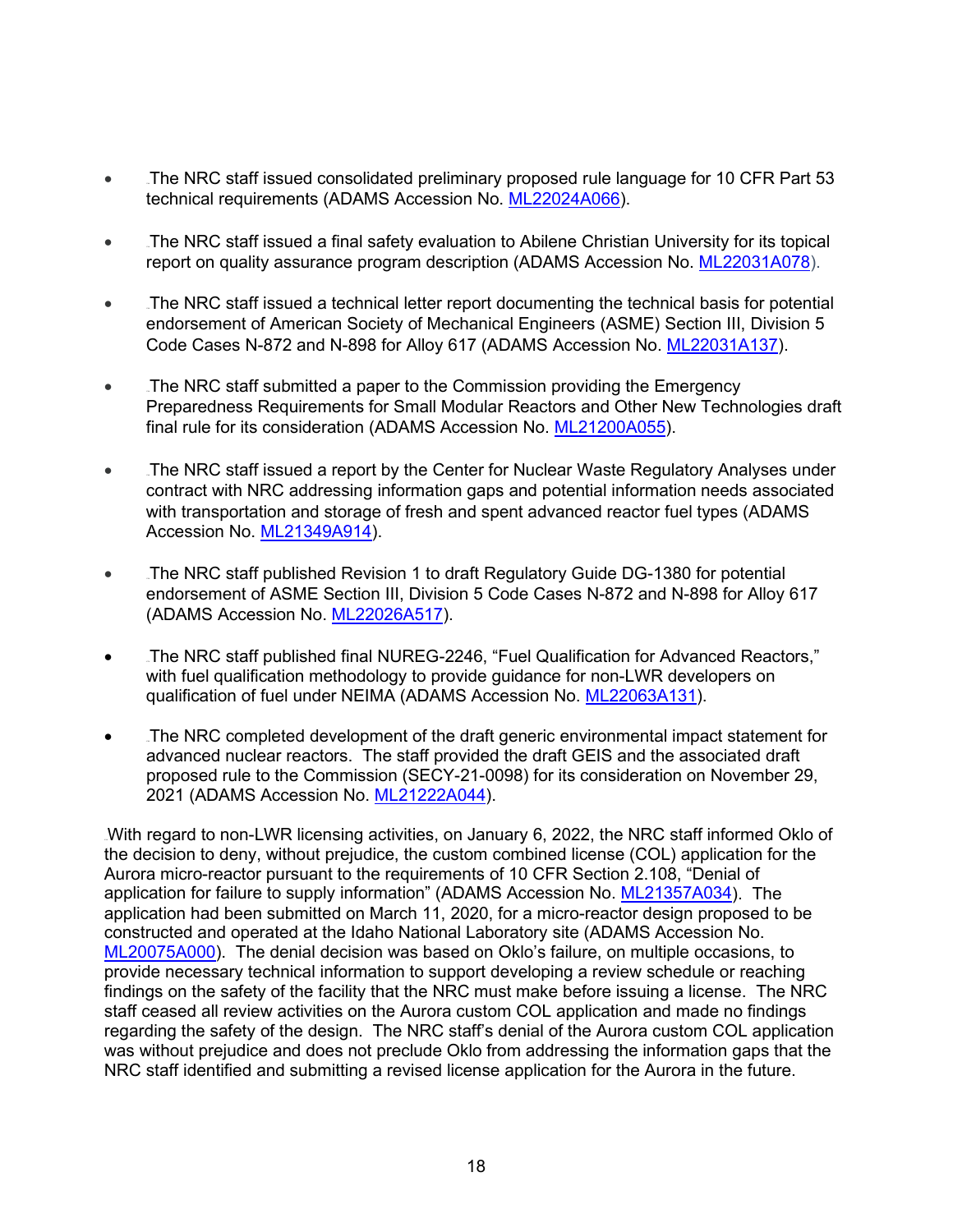Kairos Power, LLC, submitted a construction permit application for its Hermes test reactor on September 29, 2021 (the Preliminary Safety Analysis Report and supporting technical reports) (ADAMS Accession No. [ML21272A376\)](https://adamsxt.nrc.gov/navigator/AdamsXT/content/downloadContent.faces?objectStoreName=MainLibrary&ForceBrowserDownloadMgrPrompt=false&vsId=%7bC870A45F-091A-C5EF-A14E-7C3400600000%7d) and October 31, 2021 (the Environmental Report) (ADAMS Accession No. [ML21306A132\)](https://adamsxt.nrc.gov/navigator/AdamsXT/content/downloadContent.faces?objectStoreName=MainLibrary&ForceBrowserDownloadMgrPrompt=false&vsId=%7b0D63A5BB-3F37-CFD2-8574-7CE116F00000%7d). The Hermes reactor is a 35 MW thermal fluoride saltcooled high temperature reactor (FHR) proposed to be built at its East Tennessee Technology Park site near Oak Ridge, TN. The Hermes reactor will use a high-temperature graphite-matrix coated tri-structural isotropic (TRISO) particle fuel and a chemically stable, low-pressure molten fluoride salt coolant and is an integral part of Kairos Power's technology development in support of a commercial nuclear power reactor. The NRC staff reviewed the construction permit application for completeness and accepted and docketed the application on November 29, 2021 (ADAMS Accession No. [ML21319A254\)](https://adamsxt.nrc.gov/navigator/AdamsXT/content/downloadContent.faces?objectStoreName=MainLibrary&ForceBrowserDownloadMgrPrompt=false&vsId=%7b6C98DA4C-08B3-CB2D-853E-7D2540200000%7d). The Hermes application review will be the first time that the NRC staff has evaluated TRISO fuel and molten salt coolant for a license or permit. Because of Kairos Power's extensive pre-application engagement with the NRC, the NRC staff developed an accelerated 21-month schedule for preparation of the Safety Evaluation Report (SER) and the Final Environmental Impact Statement (FEIS) (ADAMS Accession No. [ML21343A214\)](https://adamsxt.nrc.gov/navigator/AdamsXT/content/downloadContent.faces?objectStoreName=MainLibrary&ForceBrowserDownloadMgrPrompt=false&vsId=%7bA2E62711-466E-C178-A53A-7D9FED100000%7d). After completion of the SER and the FEIS, a Commission hearing would be required before issuance of a construction permit.

The staff continues to implement flexible and staged non-LWR regulatory review processes and preapplication engagement with potential applicants and vendors, including X-energy, LLC, on its pebble-bed, high-temperature gas-cooled reactor; Kairos Power on its TRISO fuel, 482Bmolten-fluoride-cooled power reactor; Terrestrial Energy on its molten salt coolant, molten salt fuel reactor; TerraPower on its sodium-cooled fast reactor; and Westinghouse Electric Company on its high temperature heat pipe microreactor. The staff is engaged in preapplication efforts related to University of Illinois, Urbana-Champaign's plan to submit an application for a powergenerating TRISO fuel test reactor and Abilene Christian University's plan to submit an application for a molten salt (liquid fueled) non-power research reactor. The staff continues preapplication engagement with X-energy, LLC, and Oklo on potential fuel fabrication facilities for their reactors.

#### Regulatory Infrastructure

The NRC continues to enhance its regulatory infrastructure to meet its goals of improving the planning, licensing, and oversight of future new reactor applications; making timely and effective policy decisions; and updating regulatory guidance for large LWRs, small modular reactors, and non-LWRs. The NRC also continues to review its internal processes to ensure that the safety and environmental reviews are effective and efficient. As part of the NRC's commitment to openness, the staff continues to provide opportunities for external stakeholder input as part of the agency's processes. The agency also rigorously assesses licensing and oversight performance and uses the results to inform these regulatory infrastructure activities.

The previous section discussed infrastructure activities that are largely for non-LWRs. The sections below describe other infrastructure activities conducted during the reporting period.

#### 484B*Environmental Reviews for Advanced Nuclear Reactors*

The staff developed a draft GEIS and proposed rulemaking for the environmental review process for the construction and operation of advanced nuclear reactors as described in SECY-20-0020, "Results of Exploratory Process for Developing a Generic Environmental Impact Statement for the Construction and Operation of Advanced Nuclear Reactors," (ADAMS Accession No. [ML20052D029\)](https://adamsxt.nrc.gov/navigator/AdamsXT/packagecontent/packageContent.faces?id=%7b083EF6E7-CAB6-C74E-86CD-706839800000%7d&objectStoreName=MainLibrary&wId=1633605336075). This GEIS would use a technology-neutral regulatory framework and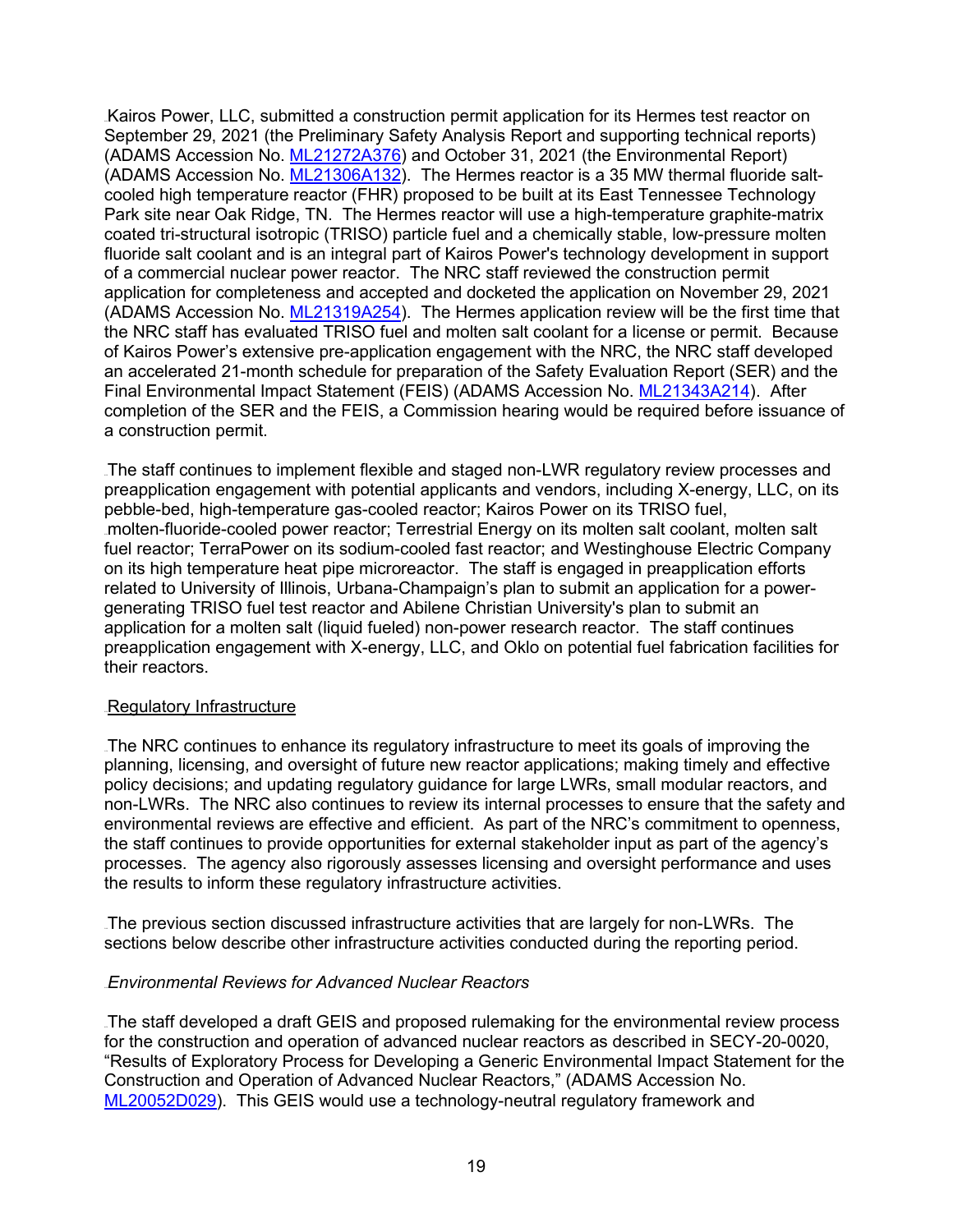performance-based assumptions to determine generic environmental impacts for new commercial advanced nuclear reactors. On September 21, 2020, in SRM-SECY-20-0020 (ADAMS Accession No. [ML20265A112\)](https://www.nrc.gov/docs/ML2026/ML20265A112.pdf), the Commission-directed the staff to initiate rulemaking to codify the GEIS. The staff provided this draft GEIS and proposed rule to the Commission on November 29, 2021 (ADAMS Accession No. [ML21222A044\)](https://adamsxt.nrc.gov/navigator/AdamsXT/packagecontent/packageContent.faces?id=%7b577EDD99-808F-CE84-8675-7B300CA00000%7d&objectStoreName=MainLibrary&wId=1648137406299) for its consideration. Additional information about this rulemaking is available at: [https://www.nrc.gov/reading-rm/doc-collections/rulemaking](https://www.nrc.gov/reading-rm/doc-collections/rulemaking-ruleforum/active/ruledetails.html?id=1139)[ruleforum/active/ruledetails.html?id=1139.](https://www.nrc.gov/reading-rm/doc-collections/rulemaking-ruleforum/active/ruledetails.html?id=1139) The staff also continues to conduct preapplication activities for the X-Energy and Terrapower advanced nuclear reactors, as well as the TVA Clinch River Nuclear Site Advanced Nuclear Technology Park Draft Programmatic Environment Impact Statement.

#### 486B*Alignment of Licensing Processes and Lessons Learned from New Reactor Licensing*

The NRC staff is working on a rulemaking to address the alignment of licensing requirements of 10 CFR Part 50 and 10 CFR Part 52. The Commission directed the NRC staff to pursue rulemaking to incorporate lessons learned from recent new power reactor licensing reviews. This rulemaking would help ensure consistency in new reactor licensing reviews, regardless of whether an applicant chooses to use the Part 50 or Part 52 licensing process.

The NRC published the regulatory basis for initiating the rulemaking effort in the *Federal Register* on January 29, 2021 [\(86 FR 7513\)](https://www.federalregister.gov/documents/2021/01/29/2021-01860/alignment-of-licensing-processes-and-lessons-learned-from-new-reactor-licensing). The NRC has requested public comment on the recommendations made in the regulatory basis and asked specific questions about other possible revisions of the NRC's requirements. The NRC staff received seven public comment submissions on the regulatory basis, which are being considered in its formulation of the draft proposed rule. The NRC staff anticipates providing the draft proposed rule to the Commission for its consideration in May 2022.

#### 489B*Draft Interim Staff Guidance for New Reactor Construction Permit Reviews*

The draft interim staff guidance focuses on the safety review of power reactor construction permit applications for any LWR design, including designs similar to those reviewed recently under 10 CFR Part 52. This guidance is being developed because the existing guidance for LWR construction permit applications, contained in RG 1.70, "Standard Format and Content of Safety Analysis Reports for Nuclear Power Plants (LWR Edition)" dates from the 1970s (ADAMS Accession No. [ML011340122\)](https://adamsxt.nrc.gov/navigator/AdamsXT/packagecontent/packageContent.faces?id=%7b18205812-1CBD-4677-9123-182CA052CBD1%7d&objectStoreName=MainLibrary&wId=1633614102920). This document, and the more recent LWR application guidance in RG 1.206, "Applications for Nuclear Power Plants" (ADAMS Accession No. [ML18131A181\)](https://adamsxt.nrc.gov/navigator/AdamsXT/content/downloadContent.faces?objectStoreName=MainLibrary&vsId=%7b4DAA80F4-2B8E-4A81-BC54-F63CAAE67577%7d&ForceBrowserDownloadMgrPrompt=false), for 10 CFR Part 52 applications (which does not include construction permit applications), provides additional insights on the level of detail needed to support an LWR construction permit application review. The draft interim staff guidance discusses the regulatory requirements for a construction permit and provides insights on the level of detail required for a preliminary safety analysis report. It includes an appendix that provides clarifying and supplemental guidance to the Standard Review Plan [\(NUREG-0800\)](https://www.nrc.gov/reading-rm/doc-collections/nuregs/staff/sr0800/index.html) for certain sections that combined construction permit and operating license review guidance, or where more information on the approach for reviewing preliminary design information is needed. The staff issued the draft interim staff guidance on December 14, 2021 in a *Federal Register* notice [\(86 FR 71101\)](https://www.federalregister.gov/documents/2021/12/14/2021-27035/safety-review-of-light-water-power-reactor-construction-permit-applications) requesting public comment. The 45-day comment period ended on January 28, 2022. Three comment submissions were received that resulted in 17 unique comments. Staff is working to develop responses to the submissions as well as clarifying some information for the final internal staff guidance (ISG). The staff anticipates issuing the final ISG before the end of CY 2022.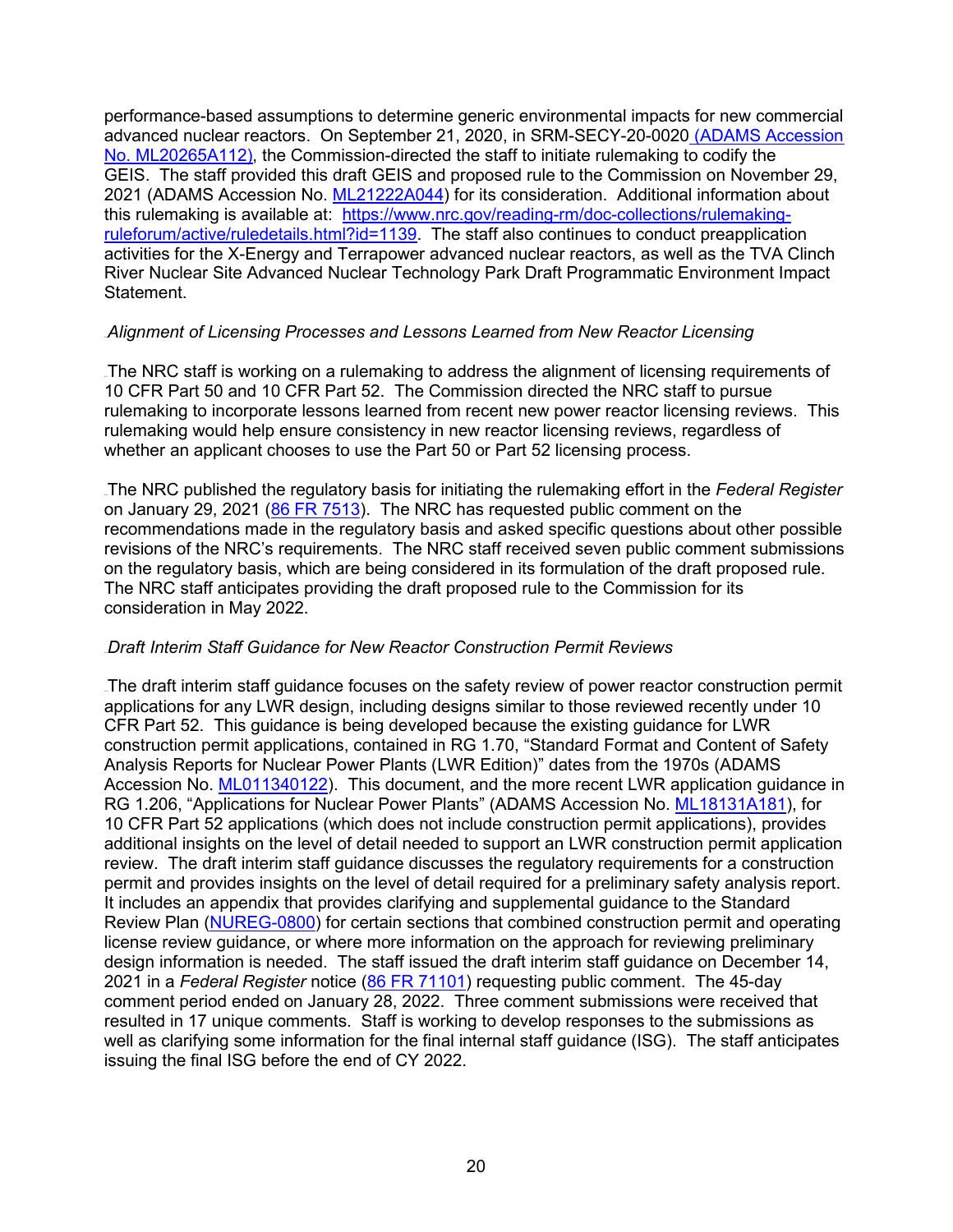## **Standard Review Plan Modernization (NUREG-0800)**

.The NRC staff continued its effort to modernize NUREG-0800 $^4$ , "Standard Review Plan [SRP] for the Review of Safety Analysis Reports for Nuclear Power Plants: LWR Edition." The objective of the SRP modernization effort is to help the staff focus its review on the regulatory requirements and associated acceptance criteria that determine whether there is reasonable assurance of adequate protection. In addition, the updated SRP will leverage the improved use of risk insights to inform the staff's reviews. The NRC staff held a public meeting on March 31, 2021 (ADAMS Accession No. [ML21077A161\)](https://adamsxt.nrc.gov/navigator/AdamsXT/content/downloadContent.faces?objectStoreName=MainLibrary&vsId=%7b562E03A7-712D-C6B5-A460-784620900002%7d&ForceBrowserDownloadMgrPrompt=false), to obtain external stakeholder feedback on the SRP modernization effort and to keep all interested stakeholders informed on the progress of this effort. During this reporting period, the staff drafted 13 modernized SRP sections which are expected to be issued for public comment by mid-CY 2022.

## 492B*Environmental Guidance Updates*

The NRC staff noticed issuance of Revision 3 of RG 4.2, "Preparation of Environmental Reports for Nuclear Power Stations," in the *Federal Register* on September 24, 2018 [\(83 FR 48346\)](https://www.federalregister.gov/documents/2018/09/24/2018-20699/preparation-of-environmental-reports-for-nuclear-power-stations) (ADAMS Accession No. [ML18071A400\)](https://adamsxt.nrc.gov/navigator/AdamsXT/content/downloadContent.faces?objectStoreName=MainLibrary&vsId=%7b4B86FCB9-C238-4DB3-A320-D5FF48028D26%7d&ForceBrowserDownloadMgrPrompt=false). This was the first update to RG 4.2 since July 1976. The staff is currently evaluating a path forward for updating NUREG-1555, "Standard Review Plans for Environmental Reviews for Nuclear Power Plants: Environmental Standard Review Plan," last revised in July 2007.<sup>5</sup> The proposed update will reflect changes in NRC policy and regulations and will incorporate streamlined processes based on experience gained through completed environmental reviews. The update will also reflect statutory requirements, applicable Executive Orders, judicial developments, and agency administrative decisions and will consider, as appropriate and in coordination with a potential NRC rulemaking, any new environmental regulations issued by the Council on Environmental Quality. Further, as directed by the Commission in an April 23, 2021, Staff Requirements Memorandum M210218B (ADAMS Accession No. [ML21113A070\)](https://adamswebsearch2.nrc.gov/webSearch2/main.jsp?AccessionNumber=ML21113A070), the staff conducted a systematic review of how the agency's programs, policies, and activities address environmental justice. On March 29, 2022 (ADAMS Accession No. [ML22031A063\)](https://www.nrc.gov/docs/ML2203/ML22031A063.html), the staff submitted the results of its review and recommendations to the Commission for its consideration.

In the SRM for SECY-22-0024, dated April 5, 2022, (ADAMS Accession No. [ML22096A035\)](https://adamswebsearch2.nrc.gov/webSearch2/main.jsp?AccessionNumber=ML22096A035), the Commission directed the staff to complete a rulemaking in 24 months for renewing nuclear power plants operating licenses environmental reviews and update associated guidance for consistency (e.g., NUREG-1555). In the interim, the NRC continues to conduct environmental reviews in accordance with current NRC regulations and applicable existing and interim staff guidance, while still considering best practices and lessons learned from past reviews.

#### **X.** 146B**Response to Lessons Learned from the Fukushima Dai-ichi Accident in Japan**

As previously reported, the NRC staff has completed the regulatory actions undertaken after the accident at Fukushima Dai-ichi. All applicable licensees have completed the safety improvements associated with the orders for mitigating strategies, spent fuel pool instrumentation, and severe-accident-capable hardened containment vent systems (HCVSs). All applicable operating power reactors have reported compliance with these orders. The NRC has completed

<sup>&</sup>lt;sup>4</sup> The SRP is available online at [https://www.nrc.gov/reading-rm/doc-collections/nuregs/staff/sr0800/index.html.](https://www.nrc.gov/reading-rm/doc-collections/nuregs/staff/sr0800/index.html)<br><sup>5</sup> The SRP is available online at https://www.nrc.gov/reading-rm/doc-collections/nuregs/staff/sr1555/update